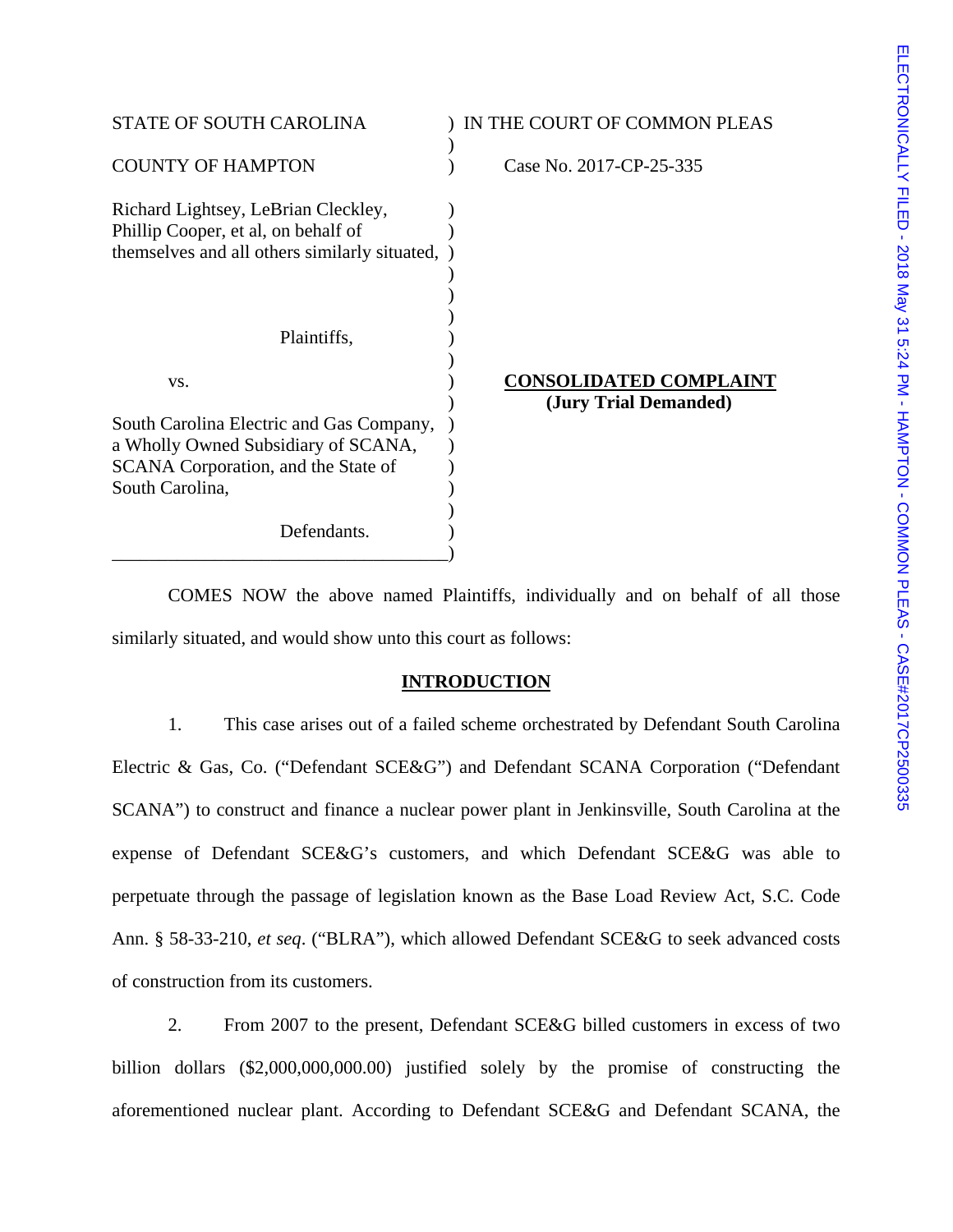decision to supplant traditional coal fired power plants with nuclear power plants was intended, at least in part, to "take advantage of whatever generation option makes economic and environmental sense for our customers at any given point in time."<sup>1</sup>

 3. The construction of nuclear power plants was thus a direct benefit Defendant SCE&G promised to customers, and for which Defendant SCE&G customers paid.

 4. Not a single dollar paid by customers toward the construction project has ever served to provide electric power to the customers.

 5. On July 31, 2017, Defendants SCE&G and SCANA announced their intention to abandon the nuclear construction project. Although initially Defendants SCE&G and SCANA represented that they would compensate the customers for their contribution to the project, ultimately, Defendants SCE&G and SCANA decided against reimbursing the customers for the funds used toward construction of the project.

 6. Furthermore, following abandonment, Defendant SCE&G continued to bill customers tens of millions of dollars per month toward the construction project despite the fact that no construction is presently ongoing on site, nor does Defendant SCE&G have any intention of completing the nuclear project.

 7. As a result of this project, and as set forth more fully herein, Defendants SCE&G and SCANA currently possess billions of dollars of improved real property, personal property, and cash gained at the expense of Defendant SCE&G's customers.

 8. In contrast, none of the named Plaintiffs, nor any other customer of Defendant SCE&G will ever receive the benefit of the nuclear power plant, promised by Defendants SCE&G and SCANA, and funded by customer investment.

<sup>1</sup> *See* Press Release from SCE&G, November 13, 2013, http://www.sceg.com/aboutus/newsroom/2013/11/13/sce-g-retires-canadys-station-power-plant-as-part-of-strategy-to-meetmore-stringent-environmental-regulations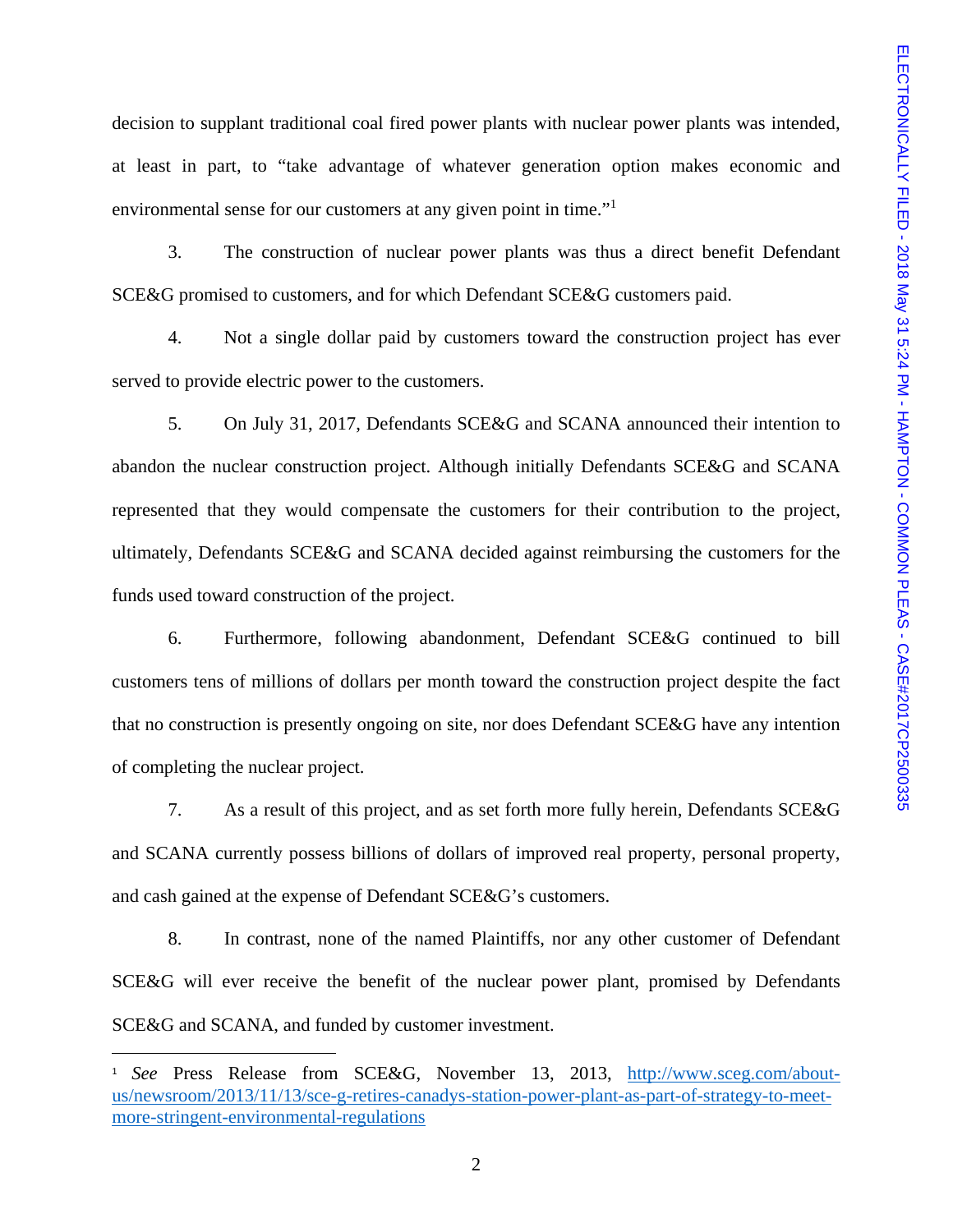9. By and through this action, Plaintiffs do not seek review of any rate for provision of electric service. Rather, Plaintiff seeks relief associated with, among other particulars, the conduct and mismanagement by Defendants SCE&G and SCANA associated with a nuclear construction project funded by Plaintiffs through advanced cost recovery, as well as Defendant SCE&G and Defendant SCANA's conduct in withholding the entire benefit of Plaintiff's contribution to construction when these Defendants unilaterally decided against completion of the project.

### **PARTIES**

 10. Plaintiff Richard Lightsey (hereinafter "Plaintiff Lightsey") is a citizen and resident of South Carolina and contracts with SCE&G for service in Hampton County, South Carolina.

 11. Plaintiff Lebrian Cleckley (hereinafter "Plaintiff Cleckley") is a citizen and resident of South Carolina and contracts with SCE&G for service in Richland County, South Carolina.

 12. Plaintiff Phillip Cooper (hereinafter "Plaintiff Phillip Cooper") is a citizen and resident of South Carolina and contracts with SCE&G for service in Fairfield County, South Carolina.

 13. Plaintiff Karla Cooper (hereinafter "Plaintiff Karla Cooper") is a citizen and resident of South Carolina and contracts with SCE&G for service in Fairfield County, South Carolina.

 14. Plaintiff Jackie Mincey (hereinafter "Plaintiff Jackie Mincey") is a citizen and resident of South Carolina and contracts with SCE&G for service in Fairfield County, South Carolina.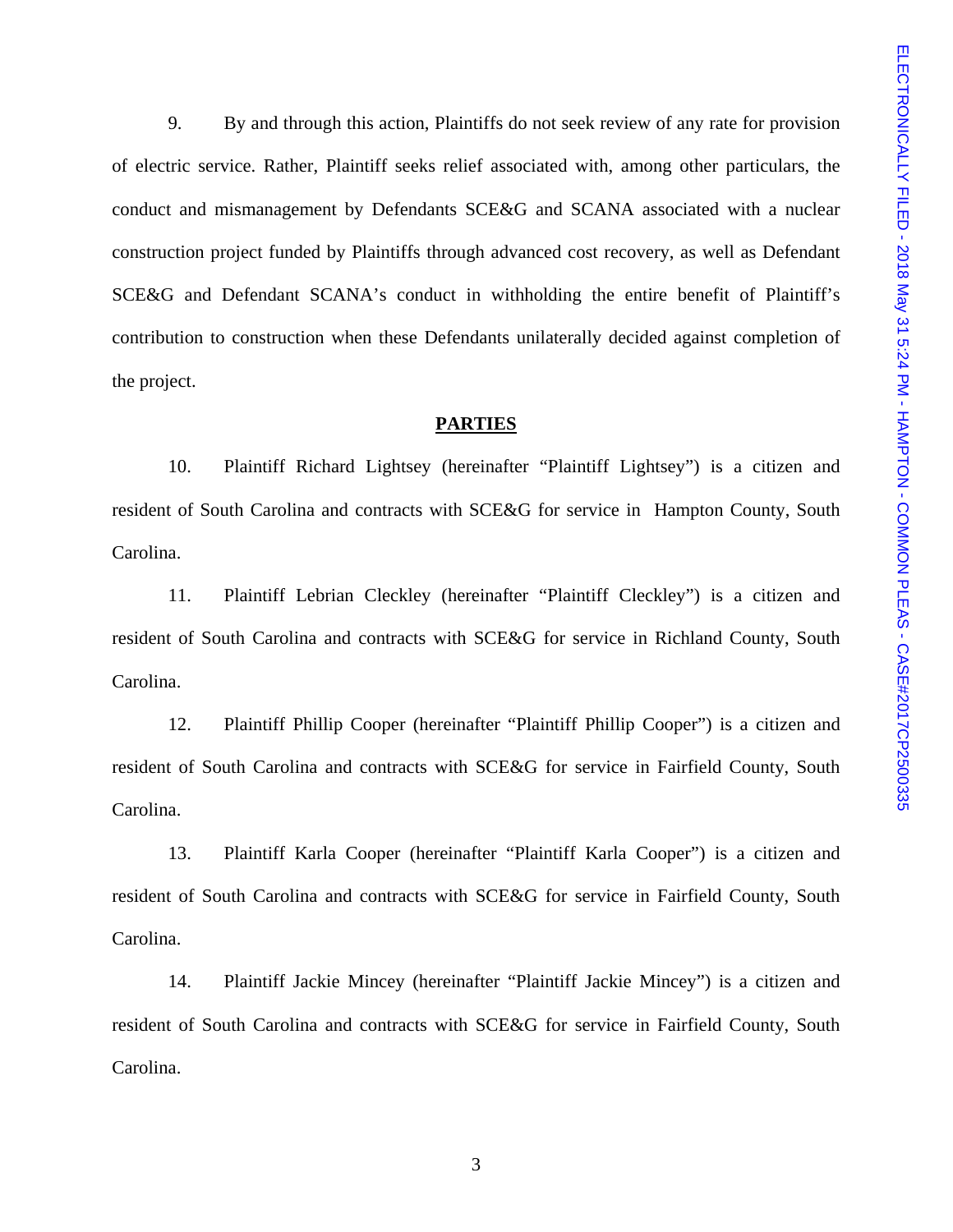15. Plaintiff Dean M. Perry (hereinafter "Plaintiff Perry") is a citizen and resident of South Carolina and contracts with SCE&G for service in Fairfield County, South Carolina.

 16. Plaintiff Steve Lawson (hereinafter "Plaintiff Steve Lawson") is a citizen and resident of South Carolina and contracts with SCE&G for service in Fairfield County, South Carolina.

 17. Plaintiff Freddie Lawson (hereinafter "Plaintiff Freddie Lawson") is a citizen and resident of South Carolina and contracts with SCE&G for service in Fairfield County, South Carolina.

 18. For the last ten (10) years, from 2008 through the present, the named Plaintiffs have been customers of Defendant SCE&G, an "investor-owned" electrical utility, as contemplated by the BLRA

 19. Defendant SCE&G is a corporation organized and existing pursuant to the laws of the State of South Carolina, and principally engaged in the business of providing electric service to customers across the state, including in the counties of Fairfield, Hampton, and Richland.

 20. Defendant State of South Carolina (hereinafter "Defendant State," "the State") by and through its General Assembly, is vested with the power to regulate privately owned utilities to the extent required by the public interest. Art. IX, § 1, S.C. Constitution. As such, the State has the power to create laws for the purpose of utility regulation, to delegate the authority of enforcement of the law, and to withdraw and amend its authority.

 21. Defendant SCANA is a corporation organized and existing pursuant to the laws of South Carolina. At all times relevant to this complaint, Defendant SCANA's wholly owned and controlled subsidiary was Defendant SCE&G.

 22. From 2008 to present, Plaintiffs have continuously paid monthly bills sent out by Defendant SCE&G, within which Defendant SCE&G included a monthly advanced construction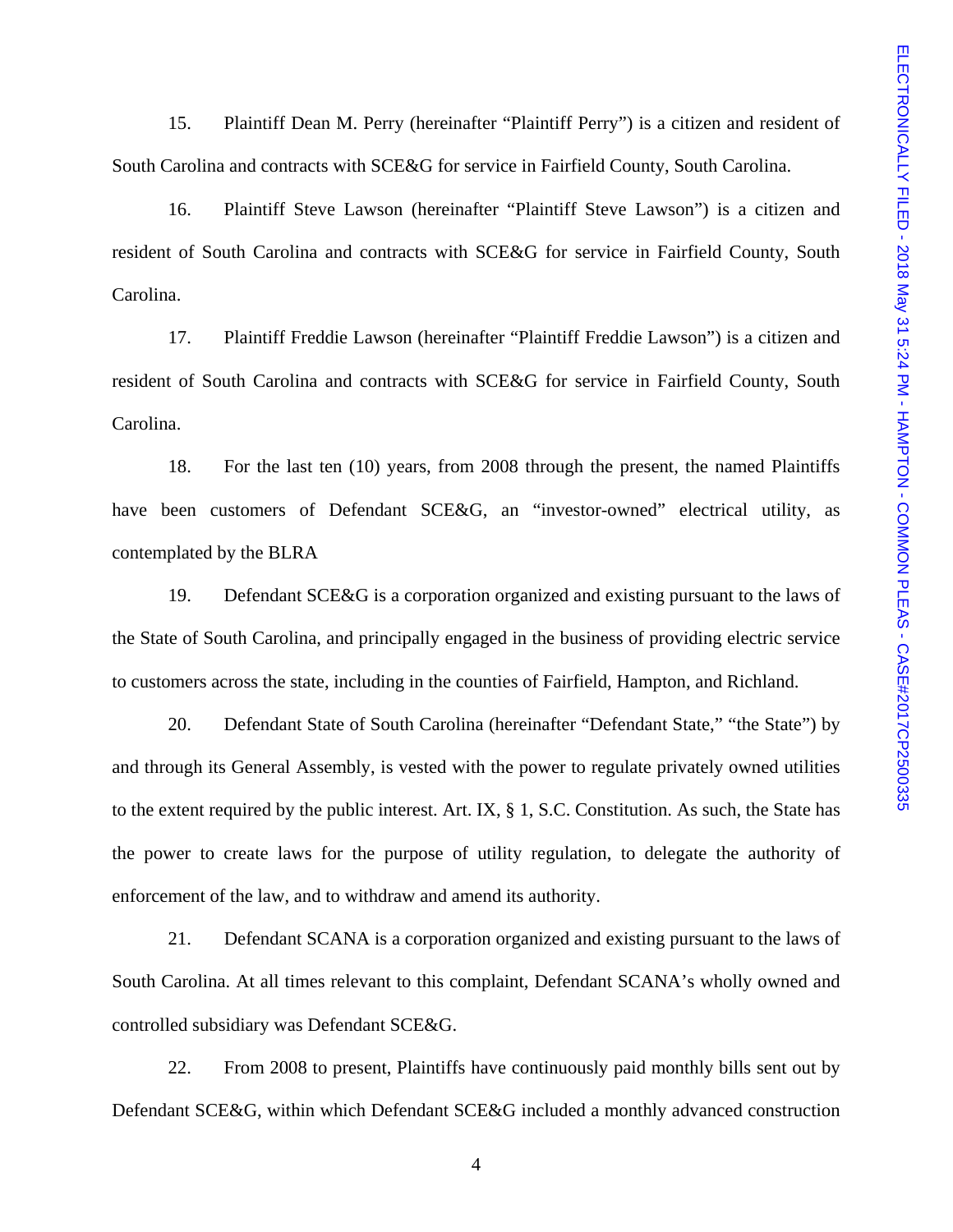cost premium that Defendant SCE&G represented would be used to fund construction of the nuclear project.

### **JURISDICTION AND VENUE**

 23. The South Carolina Court of Common Pleas possesses personal jurisdiction over Defendants SCE&G and SCANA, as both have availed themselves of the laws of the State of South Carolina, and Defendant SCE&G is a corporation organized and existing pursuant to South Carolina law. The South Carolina Court of Common Pleas possesses subject matter jurisdiction over this action against the State of South Carolina pursuant to Article V, § 11 of the South Carolina Constitution.

 24. This case is appropriate and proper in Hampton County because a substantial part of the acts or omissions giving rise to this action occurred in Hampton County, and because Defendants expressly consented to jurisdiction and venue of this consolidated action in Hampton County.

 25. According to S.C. Code Ann. § 58-33-320, "nothing in Title 58, Chapter 33, shall be construed to abrogate or suspend the right of any individual or corporation not a party to maintain any action which he might otherwise be entitled."

26. Jurisdiction and venue are therefore proper before this Court.

#### **FACTUAL ALLEGATIONS AS TO DEFENDANTS SCE&G & SCANA**

 27. Defendant SCE&G is engaged in the generation, transmission, distribution and sale of electricity to approximately 709,000 customers and the purchase, sale, and transportation of natural gas to approximately 385,000 customers (each as of December 31, 2016).

 28. Defendant SCE&G's electric service territory extends into 24 counties covering nearly 16,000 square miles in the central, southern and southwestern portions of South Carolina.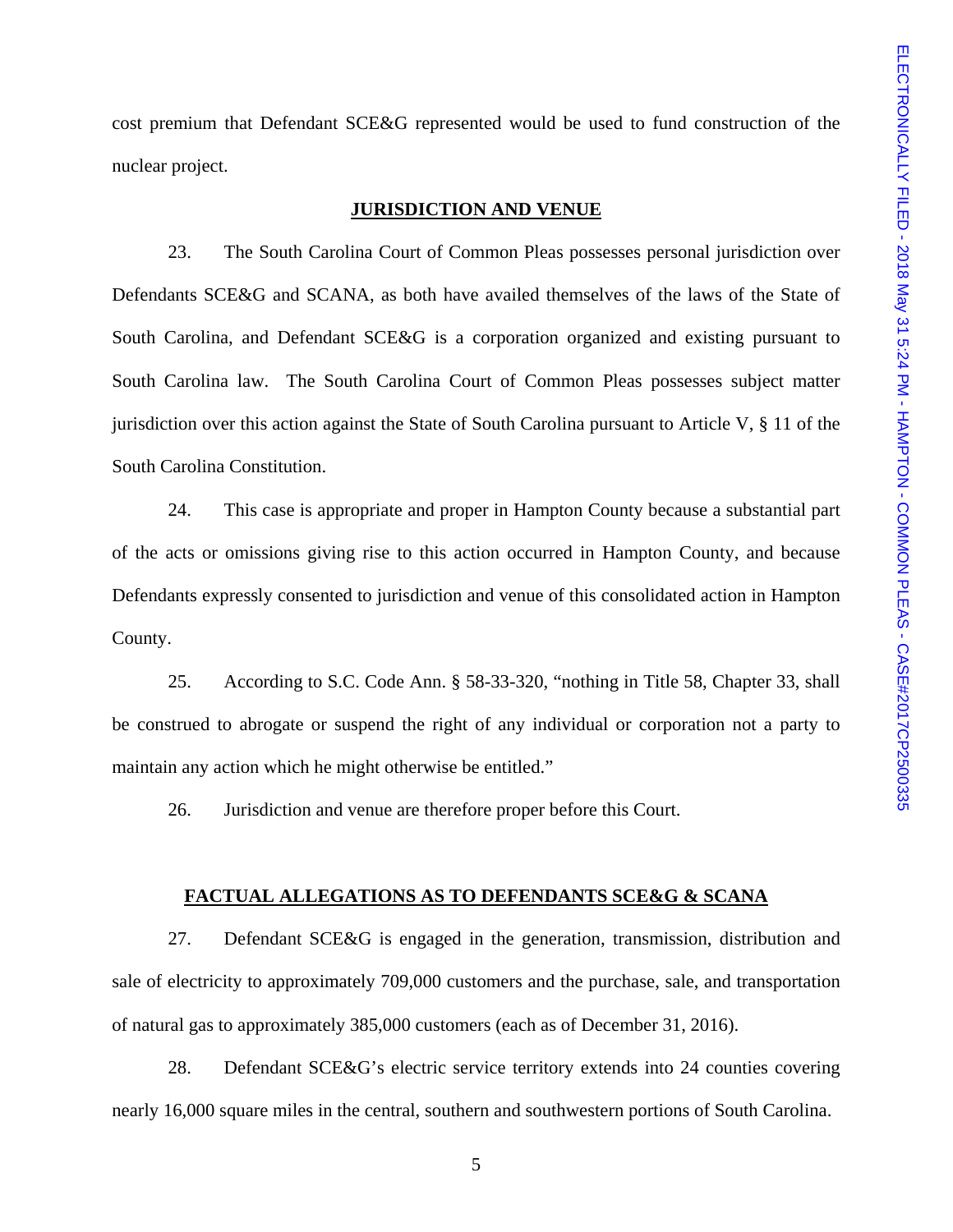29. On May 3, 2007, South Carolina enacted the BLRA, S.C. Code Ann. § 58-33-210, *et seq*.

 30. Pursuant to the Act, "[t]he purpose of Article 4, Chapter 33 of Title 58, added by section 2 of the act, is to provide for the recovery of prudently incurred costs associated with new base load plants, as defined in section 58-33-220 of Article 4, when constructed by investorowned electrical utilities, while at the same time protecting customers of investor-owned electrical utilities from responsibility for imprudent financial obligations or costs." S.C. Code Ann. § 58-33-210, Editor's Note.

 31. The Act provided that "capital costs" or "plant capital costs" could be charged to customers of investor-owned electrical utilities in advance of the construction of any base load plant if the costs were for the purpose of placing a plant into service, and to connect the plant to the transmission grid.

32. Under the Act, "capital costs," or "plant capital costs," were defined as:

costs associated with the design, siting, selection, acquisition, licensing, construction, testing, placing into service of a base load plant, and capital costs incurred to expand or upgrade the transmission grid in order to connect the plant to the transmission grid and include costs that may be properly considered capital costs associated with a plant under generally accepted principles of regulatory or financial accounting, and specifically includes AFUDC associated with a plant and capital costs associated with facilities or investments for the transportation, delivery, storage and handling of fuel.

 33. Defendant SCE&G was the only utility in the state of South Carolina to use the terms of the BLRA to shift the risk associated with financing construction of a power plant onto its customers.

 34. Whereas the traditional methodology for recovery of capital costs was to compensate a utility after a power plant was providing power, the impact of the BLRA was to enable investor-owned utilities, such as Defendant SCE&G, to charge customers in advance for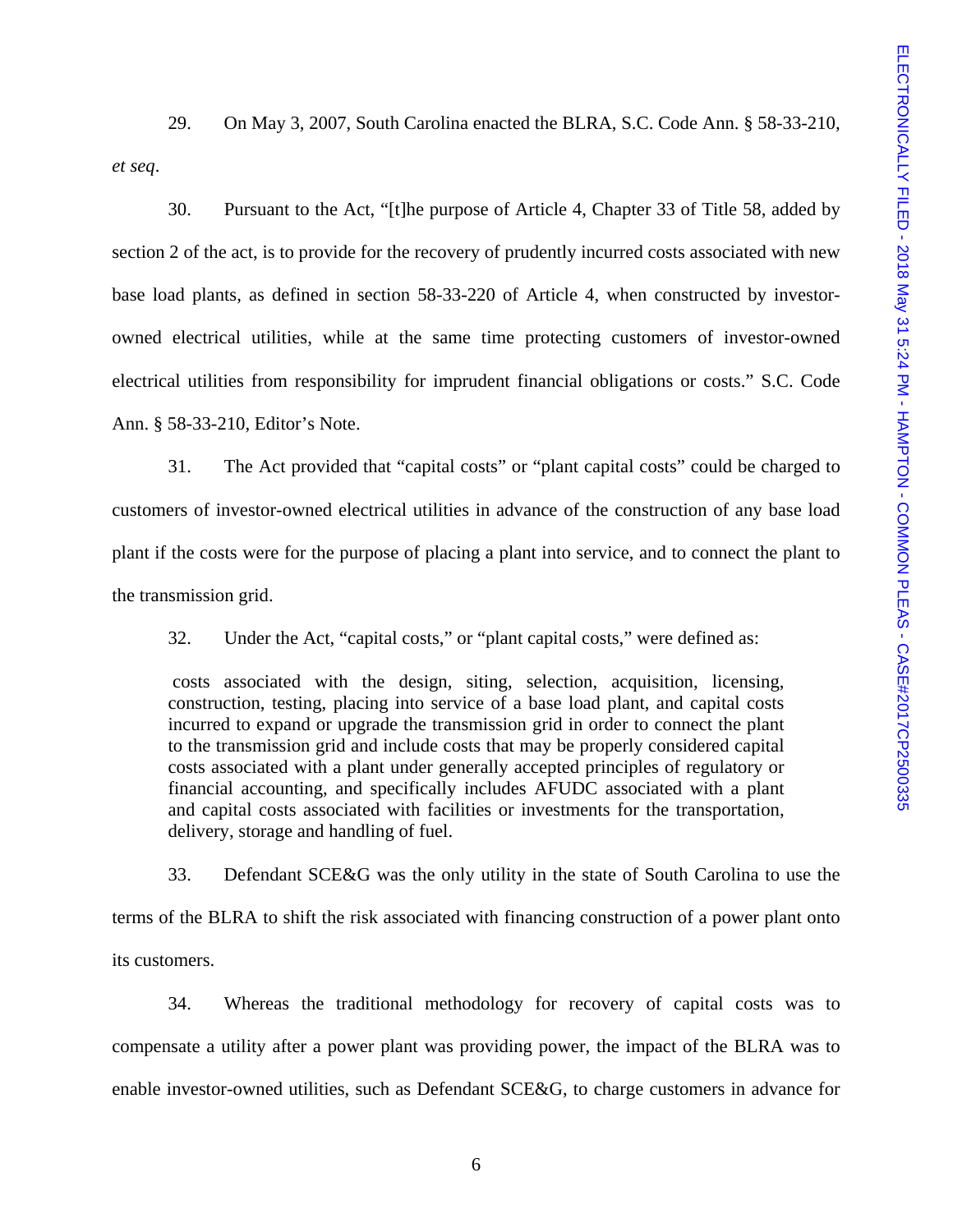the construction of a new nuclear plant prior to the plant providing a single kilowatt of electric service.

 35. Using this new legislation, in 2008, Defendant SCE&G entered into an Engineering, Procurement, and Construction Contract ("EPC Contract") with Westinghouse Electric, Co., a subsidiary of Toshiba Corporation, for the construction of two new nuclear power reactors ("New Units"). The stated purpose for the project was to accommodate SCE&G's expansive customer base, and improve its electric grid, in the face of what Defendant SCE&G testified was aggressive growth throughout South Carolina.

 36. Defendants SCE&G and SCANA touted this aggressive need for nuclear energy to support the forcible advanced cost recovery of the New Units from customers.

 37. Defendants SCE&G and SCANA promoted this nuclear benefit despite knowledge of less costly alternatives, and in spite of their knowledge that the projected aggressive customer growth had stagnated before the EPC Contract was executed.

 38. The initial petition which sought authorization for advanced cost recovery included, among other things, a milestone schedule and a capital costs estimate schedule for the New Units. This petition further included a return on equity of 11% to inure to the benefit of Defendant SCE&G.

 39. Following the initial order authorizing advanced cost recovery, from 2009 until 2016, Defendant SCE&G annually petitioned for increases in the advanced cost recovery sought from customers. Defendant SCE&G repeatedly touted the benefit of the New Units as justification for the ever-increasing requests for advanced compensation from its customers.

 40. By 2016, the New Units accounted for roughly 18% Defendant SCE&G's bills to customers.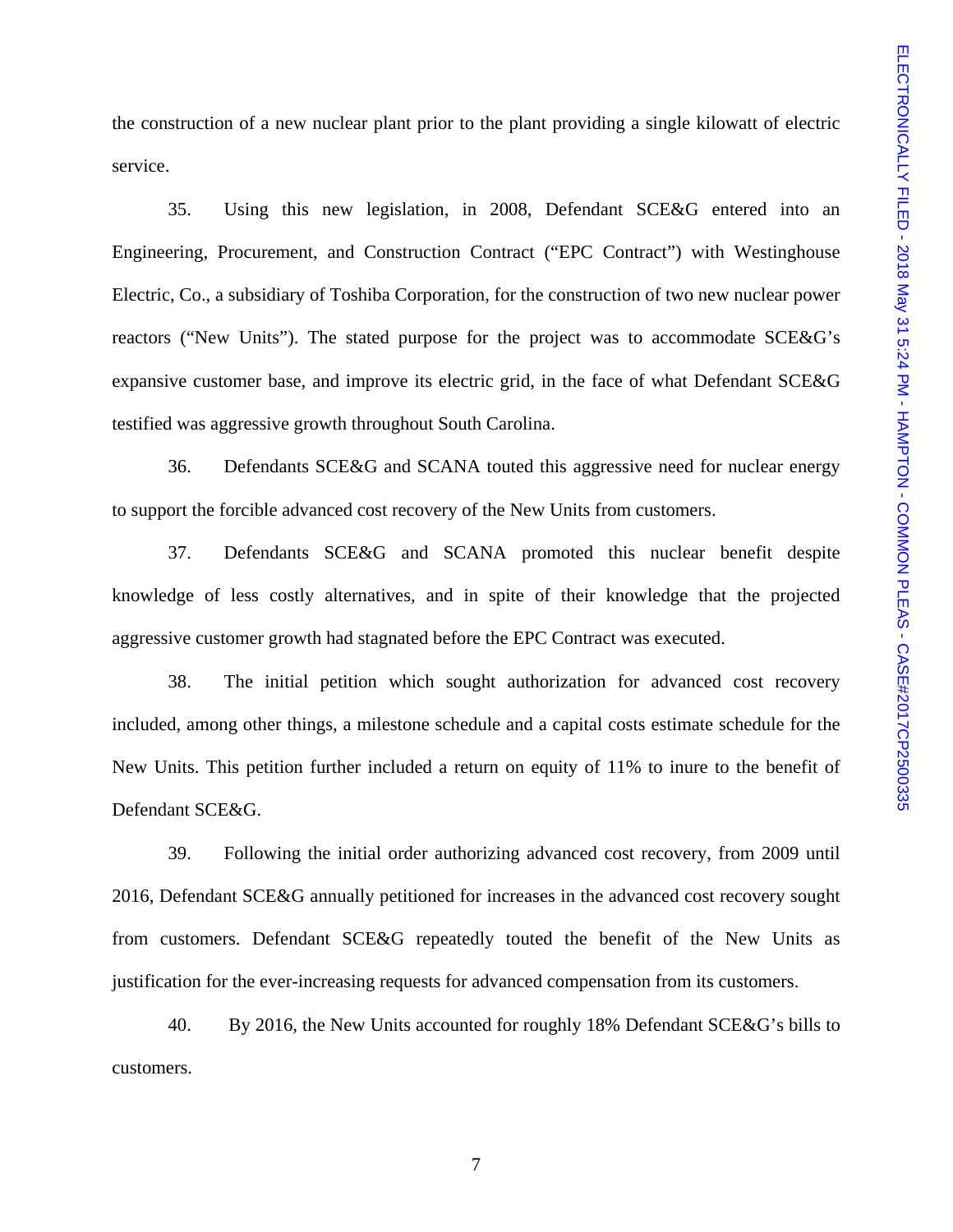41. Meanwhile, instead of being used strictly to fund construction, the portion of customer payments attributed to advanced cost recovery for the New Units went not only to Defendant SCE&G's annual profit margin, but also to fund bonuses, incentives, and increases in executive compensation for Defendants SCE&G and SCANA.

 42. According to public records, from its initial application for approval of advanced cost recovery in 2008 through the present, Defendants SCE&G and SCANA significantly increased executive compensation. In total, executives have received more than \$16 million from funds collected from customers via advanced cost recovery.

 43. Implicit in each request to increase cost recovery from customers was the underlying representation by Defendants SCE&G and SCANA that the New Units would ultimately be constructed for the benefit of customers, who were financing the cost. Defendants SCE&G and SCANA also represented that construction undertaken by or on behalf of the company would be reasonable, and subject to generally accepted business and construction practices, as understood by the field.

 44. At the outset of the project, Defendant SCE&G represented to customers, members of the PSC, as well as the South Carolina Office of Regulatory Staff ("ORS") that the New Units would be operational and in-service by December of 2020.

 45. Defendants SCE&G and SCANA had a significant financial motivation associated with this date by way of production tax credits guaranteed by the federal government for New Nuclear generating plants that were placed in service by January 1, 2021. The economic benefit these Defendants expected to realize from production tax credits was approximately \$2 billion, which Defendants SCE&G and SCANA represented on various occasions would be used for the benefit of customers, whose money had helped to finance the New Units.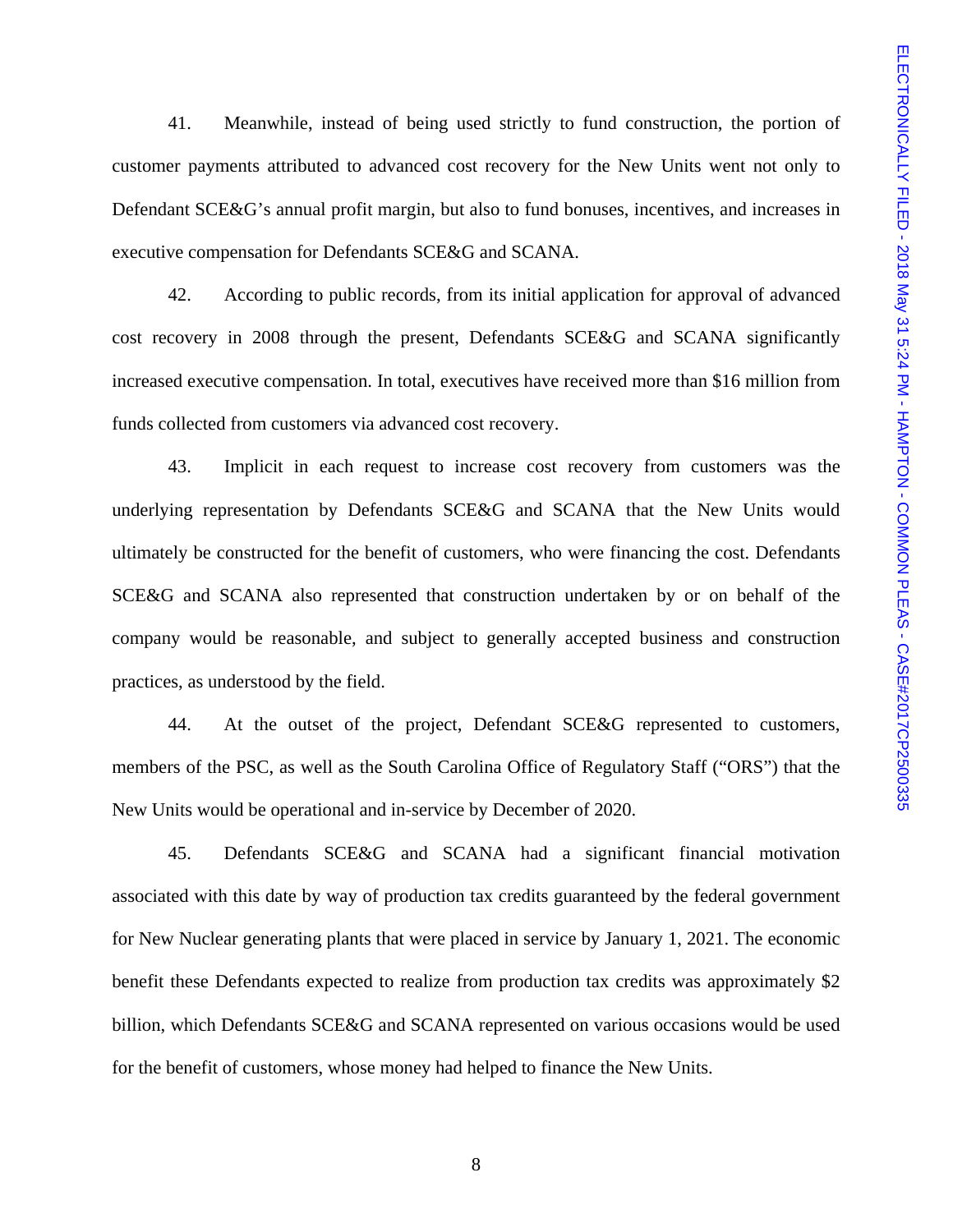46. However, on three (3) separate occasions over the course of construction of the New Units, Defendant SCE&G petitioned to modify and increase the construction and milestone completion schedule.

 47. Though Defendant SCE&G and SCANA initially maintained that the modifications to the construction schedule would have only limited impact on the substantial completion date of the New Units, in early 2015, Defendant SCE&G and its business partner South Carolina Public Service Authority ("Santee Cooper") commissioned a report ("the Bechtel Report") to assist Defendants in understanding the status of the project, and the potential challenges facing completion.

 48. By the time the Bechtel report was commissioned in 2015, Defendants SCE&G and SCANA already understood that construction of the New Units was behind schedule, infeasible, that no detailed construction schedule existed by which the contractors could achieve substantial completion, and that construction was vastly over the initial budget.

 49. Composed of 14 members, the resume of the Bechtel "Assessment Team" included over 500 years of total experience, 300 years of which was dedicated to nuclear Engineering Procurement and Construction, and oversight in more than 85 projects similar in kind to the New Units.

 50. The Bechtel team thoroughly reviewed the construction during its time on site at the New Units.

 51. However, the existence of the Bechtel team on site, as well as the purpose for the Bechtel team's presence at the site were not disclosed to the customers, the PSC, or the Office of Regulatory Staff ("ORS").

 52. In or around February of 2016, Bechtel issued an initial comprehensive analysis of its findings to Defendants SCE&G and SCANA.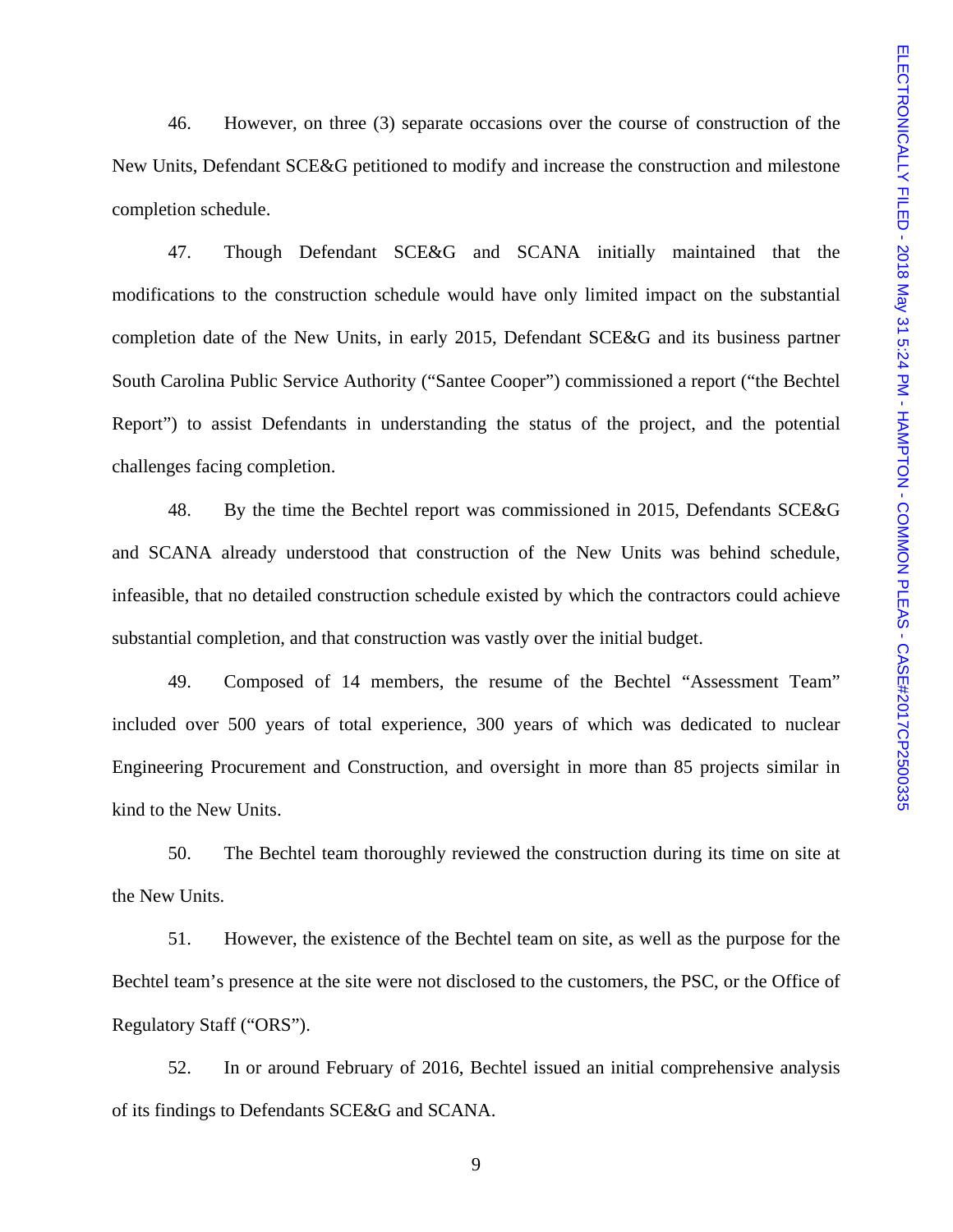53. At the completion of its review, the Bechtel team determined what Defendants SCE&G and SCANA knew all along: that there were significant issues facing the construction of the New Units.

54. Bechtel identified issues including but not limited to:

a. Plans and schedules for engineering, procurement and construction were **not reflective of actual project circumstances;** (emphasis added)

b. Westinghouse and Chicago Bridge and Iron lacked the project management integration needed for a successful project outcome;

c. The detailed engineering design is **not yet completed which will subsequently affect the performance of procurement and construction**; (emphasis added)

d. The issued design is often **not constructible** and resulting in significant number of changes and causing delays;

e. The oversight approach taken by SCE&G, SCANA and Santee Cooper does not allow for real-time, appropriate cost and schedule mitigation;

 55. The report identified a number of issues that indicted the approach taken by Defendant SCE&G in managing the project, and which demonstrated a total disregard for the use of Plaintiff's funds. For example, Bechtel found that inventory validation, i.e. reconciliation of what had been purchased versus what remained to be purchased, was less than 50% accurate. The report opined that "[t]his level of inventory control lends itself to **not knowing where material is or what is in stock…,**" and for bulk type items, "construction doesn't know what is on hand…It was evident that with the current situation, **material is just reordered as it is not known if it was onsite, used, etc.**" (emphasis added).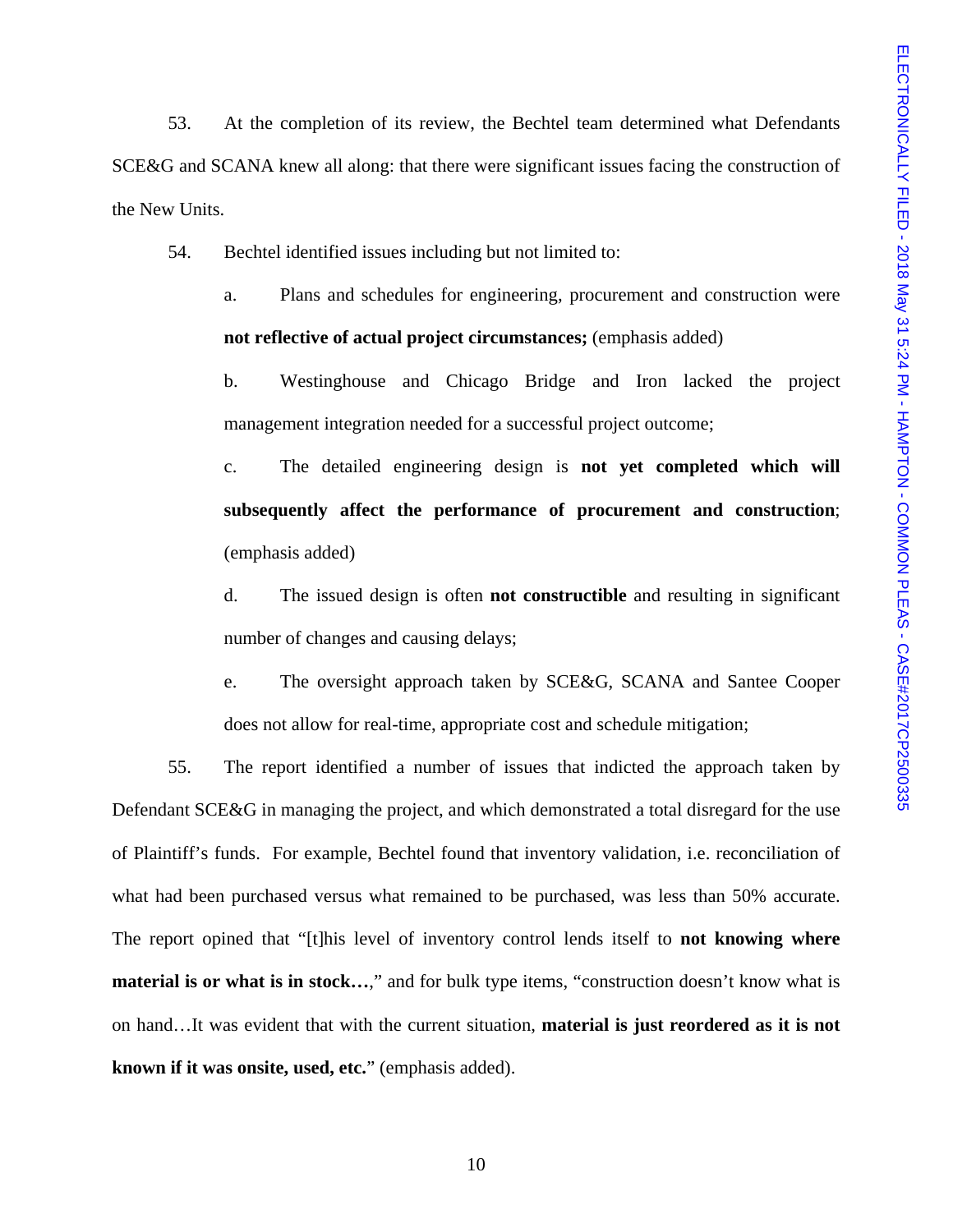56. During this timeframe that material was being re-ordered without a proper accounting or inventory, Defendants SCE&G and SCANA were earning an 11% after tax return on equity on funds actually spent toward the project, regardless of why the funds were spent.

 57. The Bechtel review also identified a major issue with material degradation. For example, certain material was observed as being stored for longer than recommended, resulting in a question as to whether the material on-site was in usable condition, and whether product warranties had been compromised.

 58. In every aspect of the review, the Bechtel Team identified major issues that would inhibit, if not completely preclude, timely completion of the project. Moreover, the team strongly questioned SCE&G and SCANA's oversight of the project. Bechtel encouraged Defendants SCE&G and SCANA to bring in outside management.

59. Bechtel's recommendations were largely ignored.

 60. Despite the information received through the Bechtel Report, Defendants SCE&G and SCANA made the decision to continue with construction of the units, and, in 2016, sought an additional increase in customer contribution to the New Units through a petition to the PSC.

 61. At no point during the 2016 petition to the PSC did Defendant SCE&G provide information to the PSC or to ORS regarding the Bechtel Report or its findings.

 62. In or around December of 2016, Defendants SCE&G and SCANA represented to the PSC that they would not seek additional funds from customers until the New Units were operational. These Defendants further represented that the New Units continued to be a substantial need to the customers, and that the Units would be completed with or without the involvement of the original contractors under the EPC Contract.

 63. Three months later, in March of 2017, the primary contractor under the EPC Contract, Westinghouse Electric Corporation, declared bankruptcy.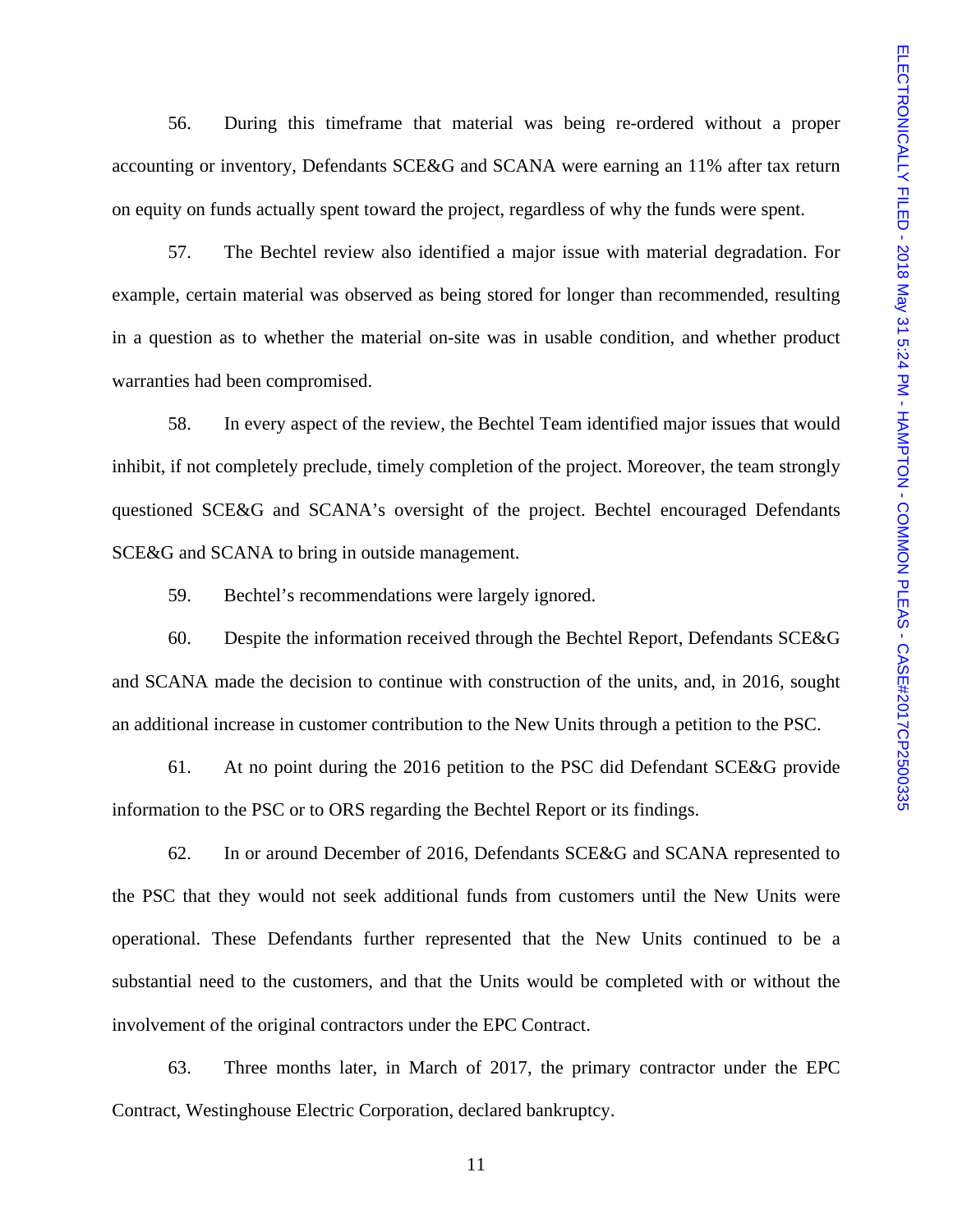64. Following the bankruptcy announcement, Defendant SCE&G continued to pay \$100 million a month to Westinghouse Electric toward the construction of the New Units, under a guarantee executed by Westinghouse's parent corporation, Toshiba.

 65. After the bankruptcy announcement, Defendants SCE&G and SCANA publicly represented that they were investigating the impact of the bankruptcy on completion of the New Units, and further represented that the impact on customers was an important consideration. Still, SCE&G and SCANA remained silent on the problems with the construction, the findings in the Bechtel report, or the Bechtel report's existence.

 66. On July 27, 2017, Defendants SCE&G and SCANA announced they would receive a payoff from Toshiba in lieu of Toshiba abiding by the terms of the EPC Contract, ("the Toshiba Settlement").

 67. Defendant SCANA received \$1.92 billion from the total settlement paid by Toshiba of \$2.168 billion.

 68. Despite the customer's massive investment into private property owned by Defendants SCE&G and SCANA, and despite the \$1.92 billion dollar settlement entered into by SCE&G and Toshiba Corp., on July 31, 2017, Defendants SCE&G and SCANA announced they were terminating construction of the New Units.

 69. Thereafter, Defendants SCE&G and SCANA announced their intention to permanently abandon the project. This announcement was intended to make these Defendants eligible for receipt of additional tax credits of roughly \$2 billion, for which these Defendants would only qualify in the event of abandonment.

 70. Plaintiff and all other SCE&G customers will never receive the benefit of the New Units promised to them by Defendants SCE&G and SCAN, and for which they invested massive sums of money for nearly a decade. Similarly, Plaintiffs will never receive the benefit of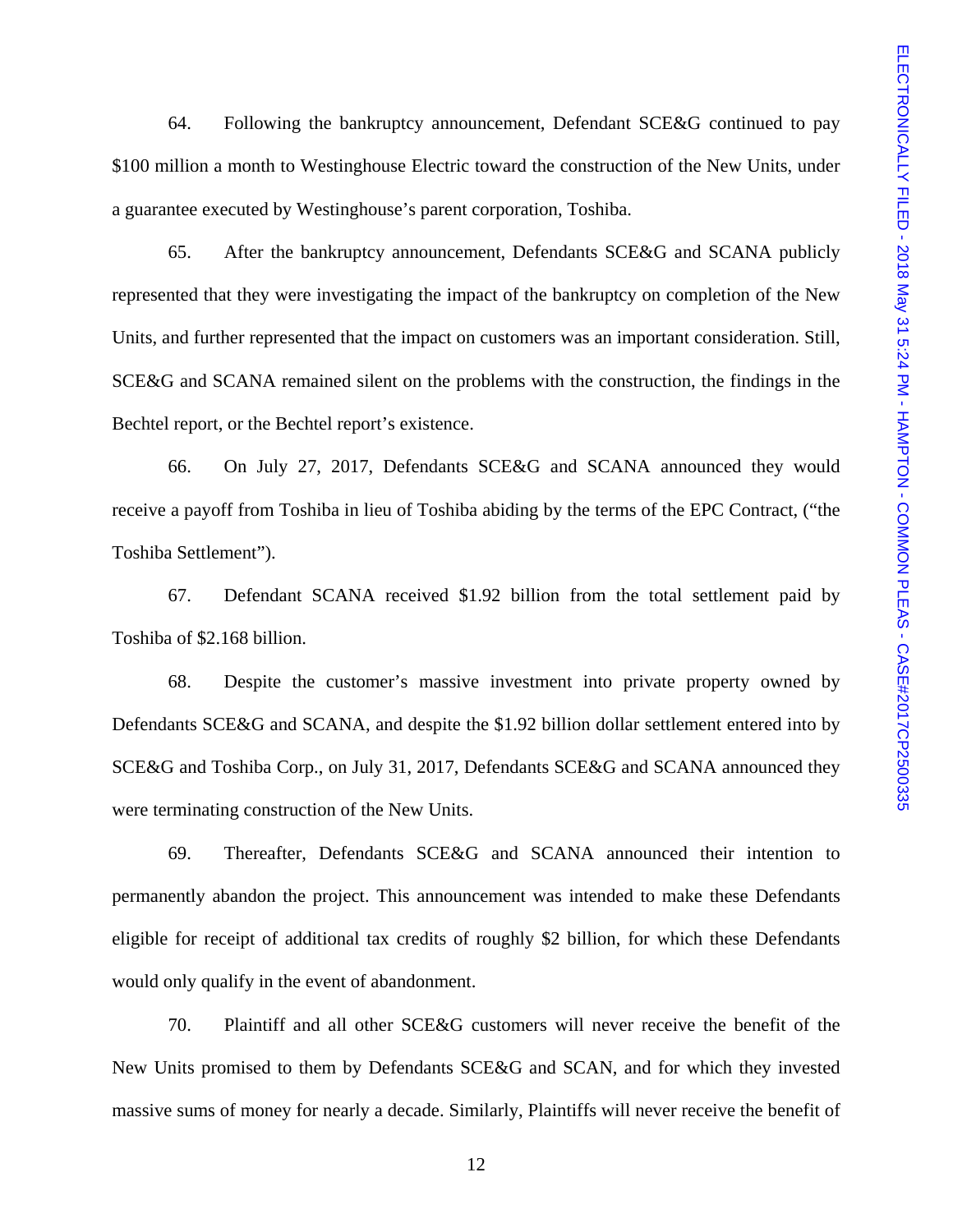cost-effective clean nuclear fuel, which Defendants SCE&G and SCANA estimated would have created a \$4 billion dollar benefit to SCE&G's customers.

 71. Upon information and belief, throughout the entirety of the project Defendants SCE&G and SCANA:

a. Failed to properly oversee and supervise construction;

 b. Failed to act in a commercially reasonable manner with regard to generally accepted practices, and industry standards for construction and engineering;

c. Failed to control and to adequately account for construction costs;

d. Allowed for the misuse of Plaintiff's funds;

 e. Failed to provide or otherwise withheld material information regarding the progress of construction;

f. Failed to provide or otherwise withheld material information regarding the financial status of the project;

g. Valued the interests of executives and shareholders at the expense of customers;

h. Inflated project costs, and timelines in order to continuously reap profit from actual expenditures;

i. Failed to safeguard the Toshiba Settlement Funds;

j. Such other particulars as may be revealed during discovery of this matter.

 72. As a direct and proximate result of the conduct set forth above, namely Defendants SCE&G and SCANA's mismanagement of the construction of the New Units, and subsequent cancellation of the project, Plaintiffs have been entirely deprived of any benefit from their construction contribution, while Defendants SCE&G and SCANA realized significant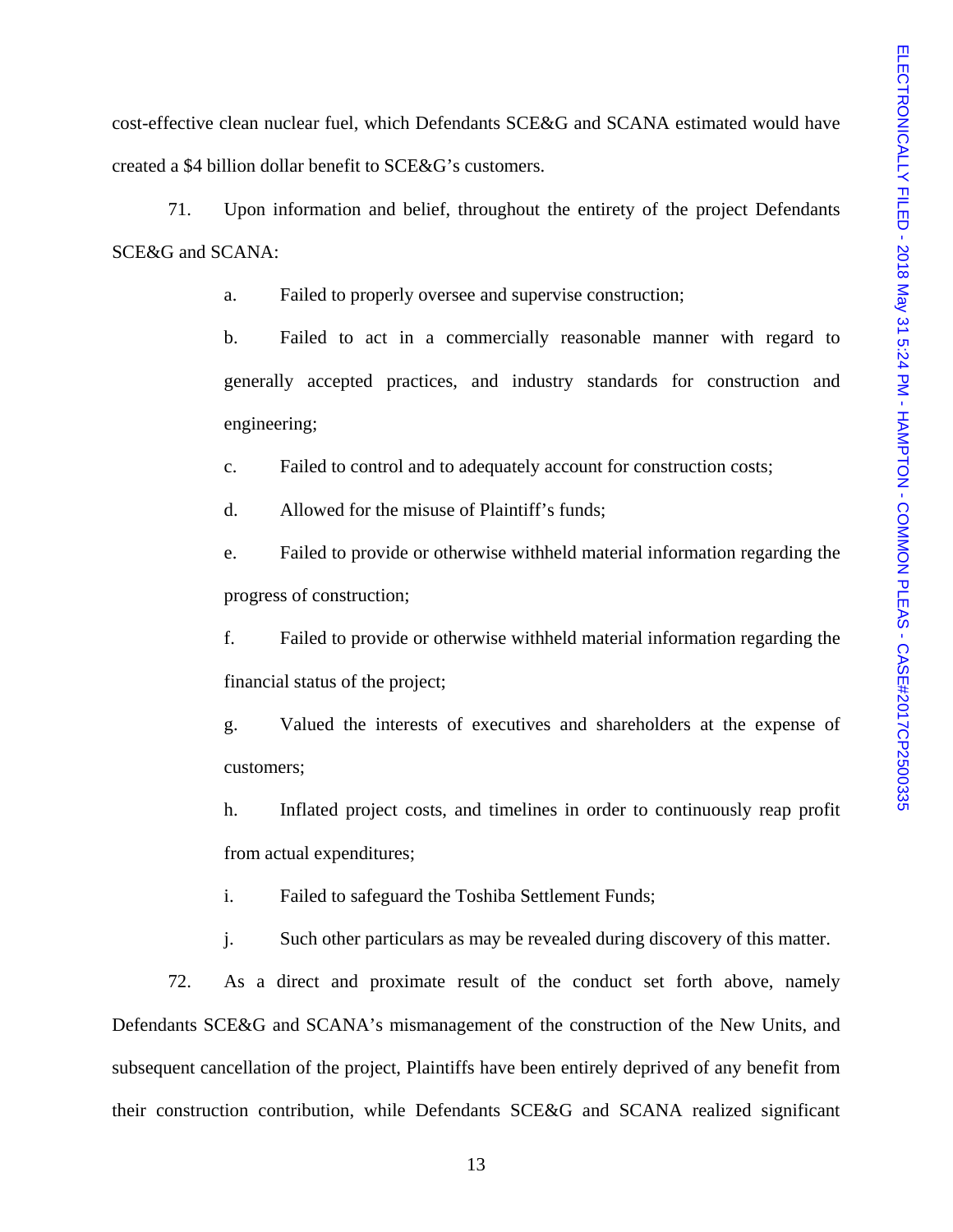monetary gain and financial prosperity by and through Plaintiffs' contribution. Plaintiffs must now be compensated for their actual and consequential damages, statutory damages, punitive damages, and for all such other relief in law or equity as this court deems just and proper.

## **FACTUAL ALLEGATIONS AS TO DEFENDANTS THE STATE OF SOUTH CAROLINA, SCE&G AND SCANA**

73. Plaintiffs reallege the preceding paragraphs as though repeated verbatim herein.

 74. In or around 2007, the United States, with the support of environmental advocates, Congress, and policy makers, was generally working toward the goal of producing and providing cleaner, and more economical energy resources. For these interest groups, nuclear power was a solution to shift away from coal and other crude sources of energy.

 75. Under this backdrop, in 2007, the South Carolina General Assembly passed the BLRA.

 76. Prior to passage of the BLRA, a utility could seek to recoup construction costs for new power plants through revised rates, after the utility had incurred the costs, and the power was operational, or "used and useful."

 77. The BLRA, however, allowed the utility to set forth an estimate of its construction costs prior to incurring them, and shifted full funding of these pre-construction costs to the customers. The statute expressly contained a clause pertaining to "abandonment," which contemplated that a nuclear project might be set aside even after initial construction had commenced. The statute allowed for both the costs of initial construction, as well as costs of abandonment to be shifted to consumers, without the consumer having received any benefit for the significant cost incurred.

 78. The Act thus created a system by which the interests of customers of private utilities became secondary to the utilities' financial interests in revenue collection by way of pre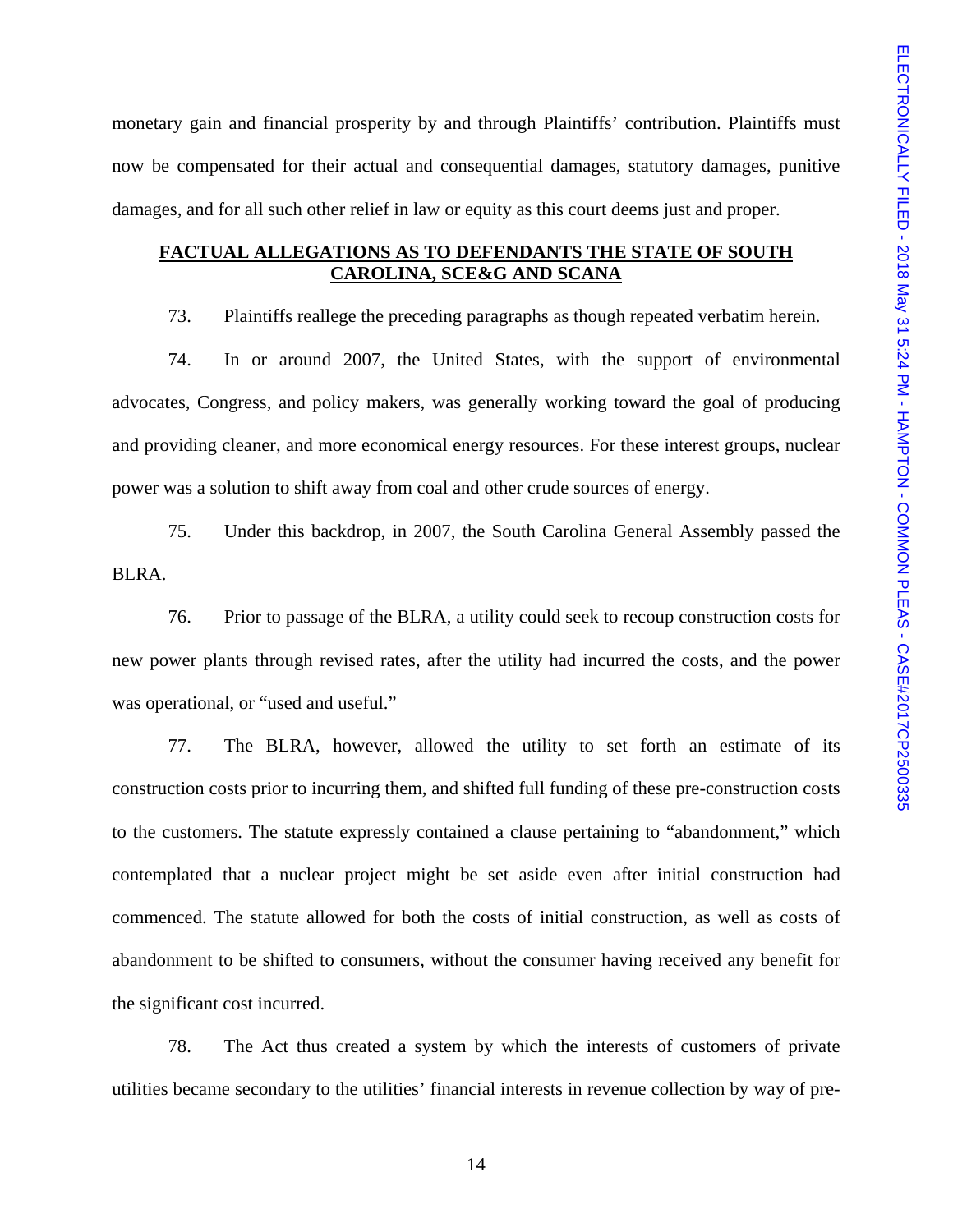construction advanced cost recovery. Rather than balancing the interests of customers against those of the utility, the plain language of the BLRA finds in favor of the utility in every instance.

 79. The statute provided that an initial prudence determination was binding on a construction project for its lifespan. Thus, when a plant was determined to be prudent by and through an initial petition by an investor-owned utility, the plant would be deemed "used and useful," even before construction commenced.

 80. Following an initial prudence determination, the statute authorized the utility to dictate the mechanism of prudence. Moreover, the statute provided a presumption of prudence to the utility in every instance.

 81. The BLRA also contains a number of additional cost shifting provisions, and burden shifting provisions, all of which shift to the customer the advanced costs of constructing a new nuclear plant, prior to the plant becoming operational.

 82. For example, pursuant to S.C. Code Ann. § 58-33-280(A), an investor-owned utility was allowed to petition for an amendment to the construction schedule without having to provide any information pertaining to the utility's failure to adhere to its previously approved schedule.

 83. S.C. Code Ann. § 58-33-2808(K) further allows the utility to recover costs in the event of "abandonment." While an investor-owned utility must demonstrate prudence regarding any abandonment, the term "prudence" has no specific parameters, allowing the utility to establish its own standard.

 84. Though the PSC is nominally the entity assigned for review of petitions, and requests for revisions, and schedule modifications, the statute does not vest the PSC with the authority to deny a request for cost recovery.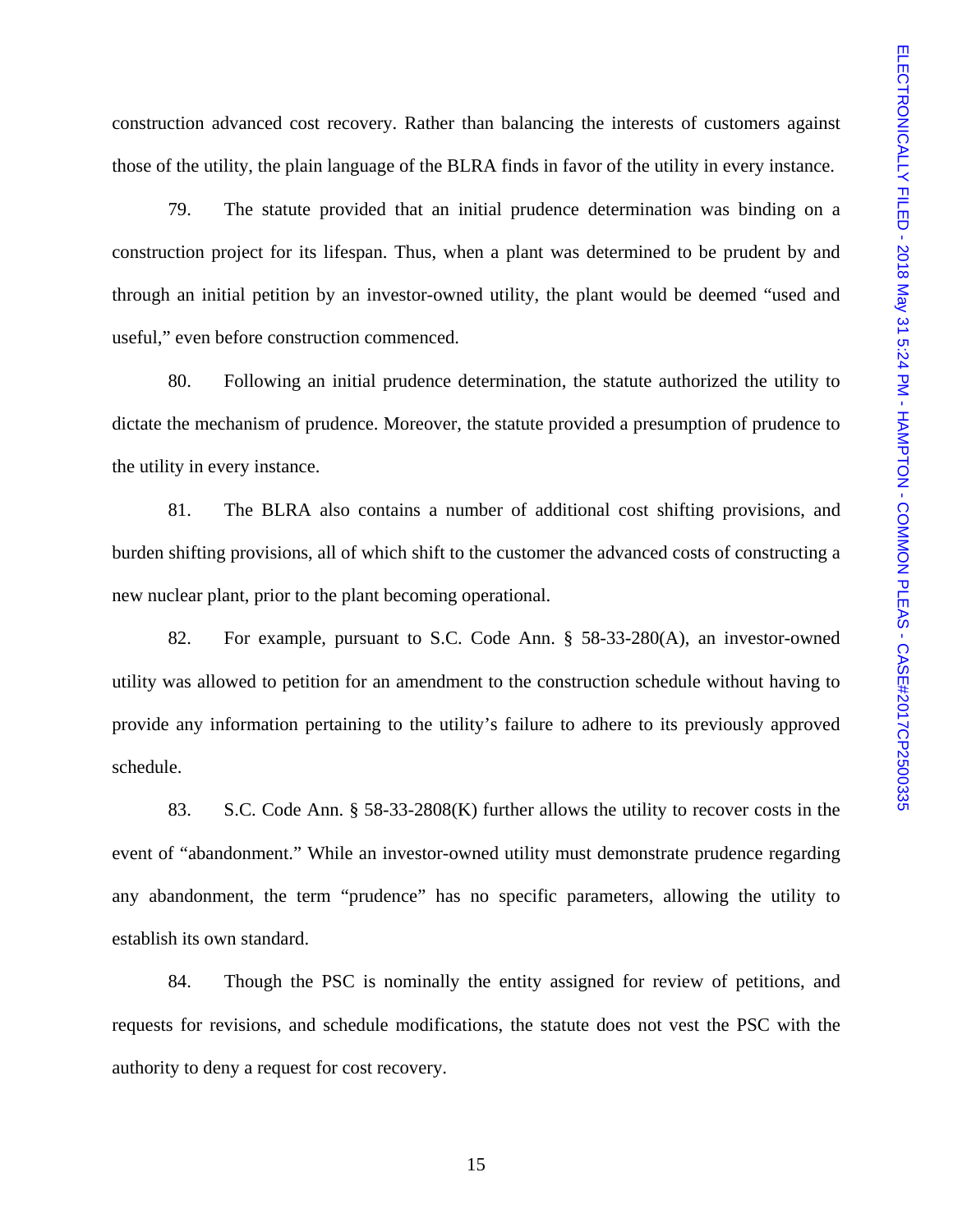85. Rather, without defining prudence, the statute patently states that the application by an investor-owned utility for advanced cost recovery shall result in cost shifting to the customer. In fact, the statute awards to the utility a presumption of prudence and shifts to a challenging party (to the extent any challenge is even allowed) the burden of demonstrating imprudence. S.C. Code Ann. § 58-33-240(D).

 86. The statute further allows investor-owned utilities to amortize to cost of service the balance of any pre-construction costs after abandonment of a project. According to S.C. Code Ann. § 58-33-220(G) the utility can commence this cost shifting even before a hearing to determine the prudence of abandonment.

 87. The statute specifically disallows any means to deny this advanced cost recovery or to review a determination that an initial petition allowing for advanced cost recovery is appropriate. *See* S.C. Code Ann. § 58-33-275(B) ("Determinations [of a base load review order] may not be challenged or reopened in any subsequent proceeding, including proceedings under § 58-27-810 and the other applicable provisions and section of 58-33-280 and other applicable provisions of this article.")

 88. Under the plain language of this statute, customers of investor-owned utilities, at the discretion of the utility, shall fund all costs encompassed within "capital costs" of base load projects including revised costs, and the costs of abandoning the project. These customers are without the opportunity to object to these costs, and are severely limited in their ability to request review of the decision to shift costs to the customers.

 89. Beginning in 2008, Defendants SCE&G and SCANA determined it was in the best interest of the utility to apply pursuant to the newly enacted BLRA for advanced cost recovery for construction of the New Units.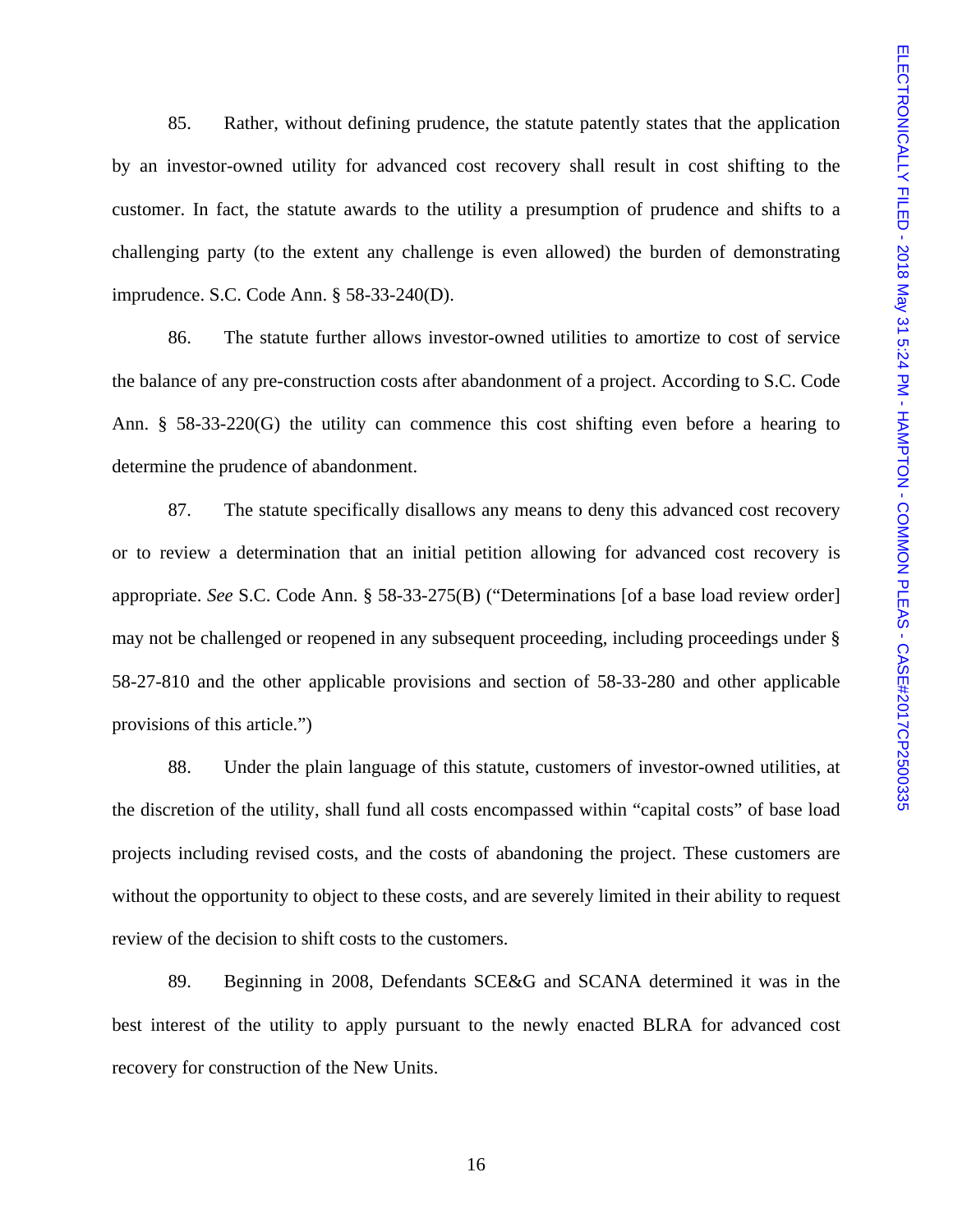90. After an initial petition to the PSC for a Certificate of Necessity, beginning in 2009, Defendants SCE&G thereafter commenced to annually petition for increases in what SCE&G customers were required to fund through advanced cost recovery. During each of these subsequent annual petitioners, customers had no mechanism to stop the utility's recovery of these projected costs.

 91. As part of these annual petitions, Defendant SCE&G included a guaranteed annual after tax profit to itself of 11%.

 92. Incident to Defendant SCE&G's annual petitions, by 2017, customers had seen an 18% increase in their monthly electricity bills. This increase was not for the provision of electric service, but, instead, was solely attributable to advanced cost recovery for the New Units.

 93. On July 31, 2017, after nearly a decade of construction, and cost increases to customers, Defendants SCE&G and SCANA announced their intention to abandon construction of the New Units, and to seek the cost of this abandonment from customers.

 94. Defendant SCE&G's customers have never been provided with electric service from the New Units, nor will the customers ever receive electricity from these Units.

 95. Upon information and belief, the result of this statute has been to shift billions of dollars of construction cost onto investor-owned utility customers in advance of any provision of electric service, and where the likelihood of eventually receiving service was tenuous.

 96. While the statute purports to place the protection of customers at the forefront of its stated goal, the application of the statute has resulted in a clear windfall to the utility, while the customer has borne all of the cost up front, receiving nothing in return.

 97. The decisions and payment mandated by the statute were not subject to substantive review, and under the plain language of the statute could not be stayed, deviated from, or appealed.

17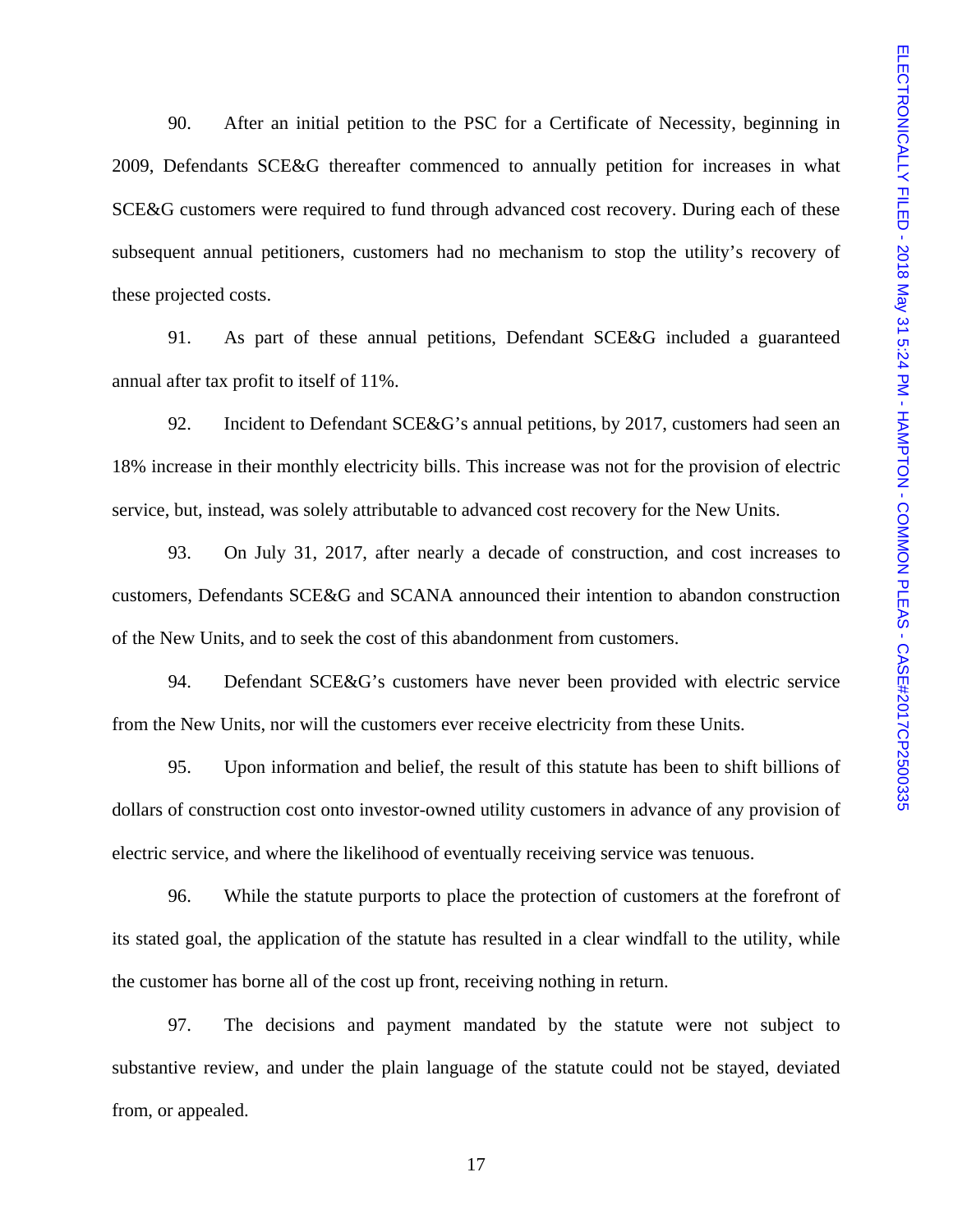98. As a direct result of the matters set forth more fully above, Plaintiff has been specifically harmed, in that Plaintiff paid the advance costs of construction for a benefit that Plaintiff will never receive.

 99. On its face, and in its application, the BLRA is unconstitutional, and deprives the Plaintiffs of any meaningful notice, or review process.

 100. Plaintiff seeks an order of this Court finding the BLRA unconstitutional, and further seeks redress for the billions of dollars taken from customers as a result of this law.

#### **CLASS ALLEGATIONS**

101. Plaintiff realleges the preceding paragraphs as though set forth verbatim herein.

102. At all times relevant to this complaint, a contract for service by and between Defendants SCE&G and SCANA, and each member of the Plaintiff class has existed. The terms of this contract are the same or similar and convey the same or similar responsibilities and rights upon members of the Plaintiff Class.

 103. This contract by and between Defendants SCE&G and SCANA and each member of the Plaintiff Class also sets forth the responsibilities and rights of these Defendants with regard to each member of the Class. This contract is the same or similar as it relates to Defendants SCE&G and SCANA and their customers, and does not purport to create any individualized or unique obligations between these Defendants and any customer.

 104. The above-named Plaintiffs hereby propose to represent themselves, and a class of similarly situated individuals defined as follows:

All customers of Defendant SCE&G (including companies, corporations, partnerships, and associations) who have been assessed advanced financing costs for the construction of 2 nuclear reactor units at Defendant SCE&G and SCANA's Jenkinsville South Carolina site from the first collection of any cost recovery associated with nuclear construction to present.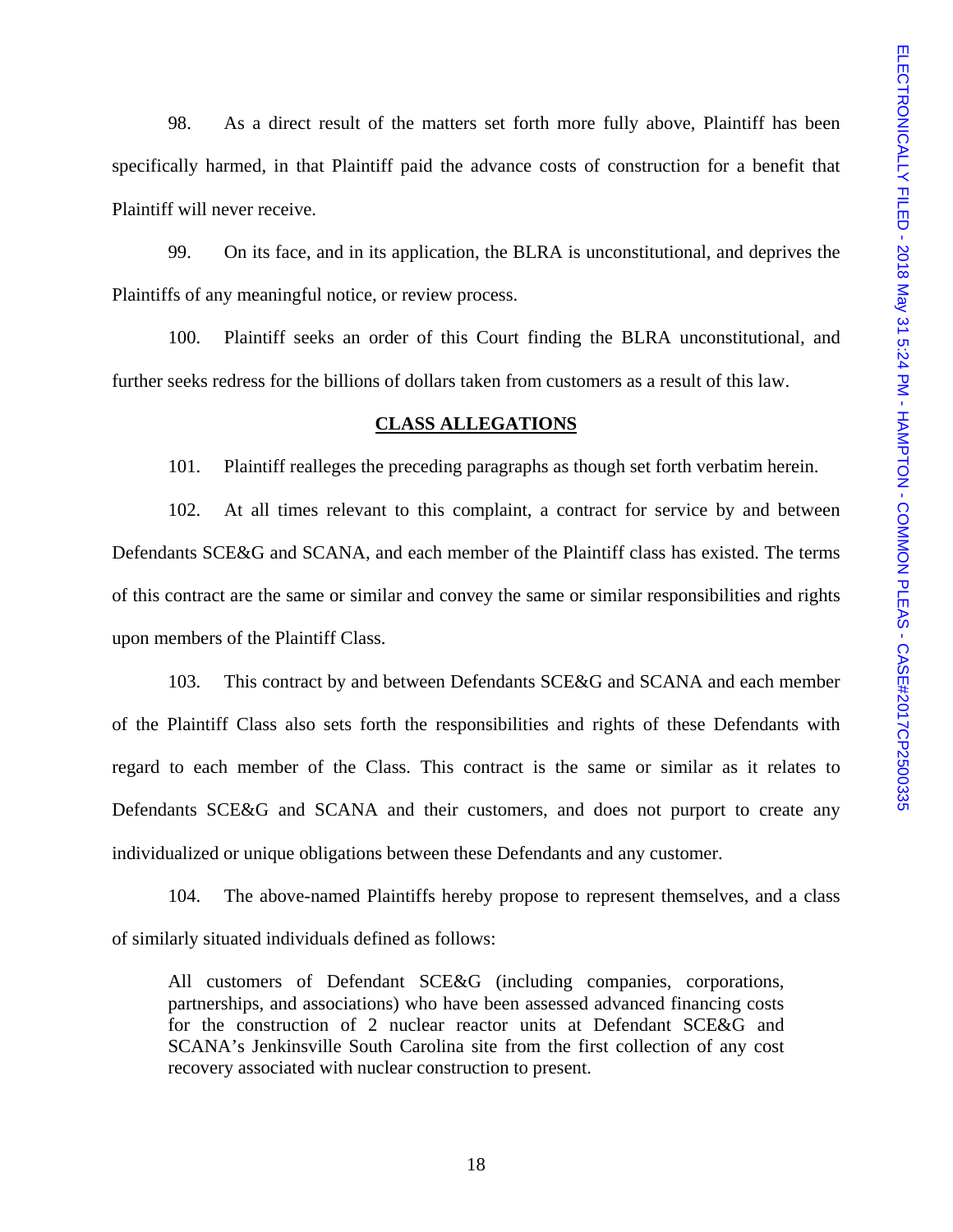This class shall exclude (a) all attorneys and their staff representing the putative class, (b) all members of the judiciary presiding over this case, and (c) the Defendant, including all Defendant's agents, officers, directors, and affiliates.

 105. Members of the proposed class are easily ascertainable. Moreover, the number of members of the proposed class is so numerous as to make joinder of all individual claims against the Defendants impractical. Plaintiffs estimate that the named class consists of at least 700,000 members, all of whom have incurred monetary damages as a result of Defendants' conduct.

 106. There are questions of law and fact in common to the putative class, including but not limited to:

 a. Whether Defendants SCE&G and SCANA mismanaged construction of the New Units;

 b. Whether Defendants SCE&G and SCANA owed customers a fiduciary duty when these Defendants accepted customer funds and represented that these funds would be used for the purpose of construction of the New Units;

 c. Whether Defendants SCE&G and SCANA breached a fiduciary obligation owed to SCE&G customers by and through these Defendants' conduct with regard to the New Units;

 d. Whether the conduct of Defendants SCE&G and SCANA with regard to construction of the New Units constitutes waste;

 e. Whether Defendants SCE&G and SCANA deviated or violated the applicable standard of care with regard to construction of the New Units;

 f. Whether the conduct of Defendants SCE&G and SCANA constituted a gross deviation of the standard of care, or willful disregard of the standard of care, with regard to construction of the New Units;

19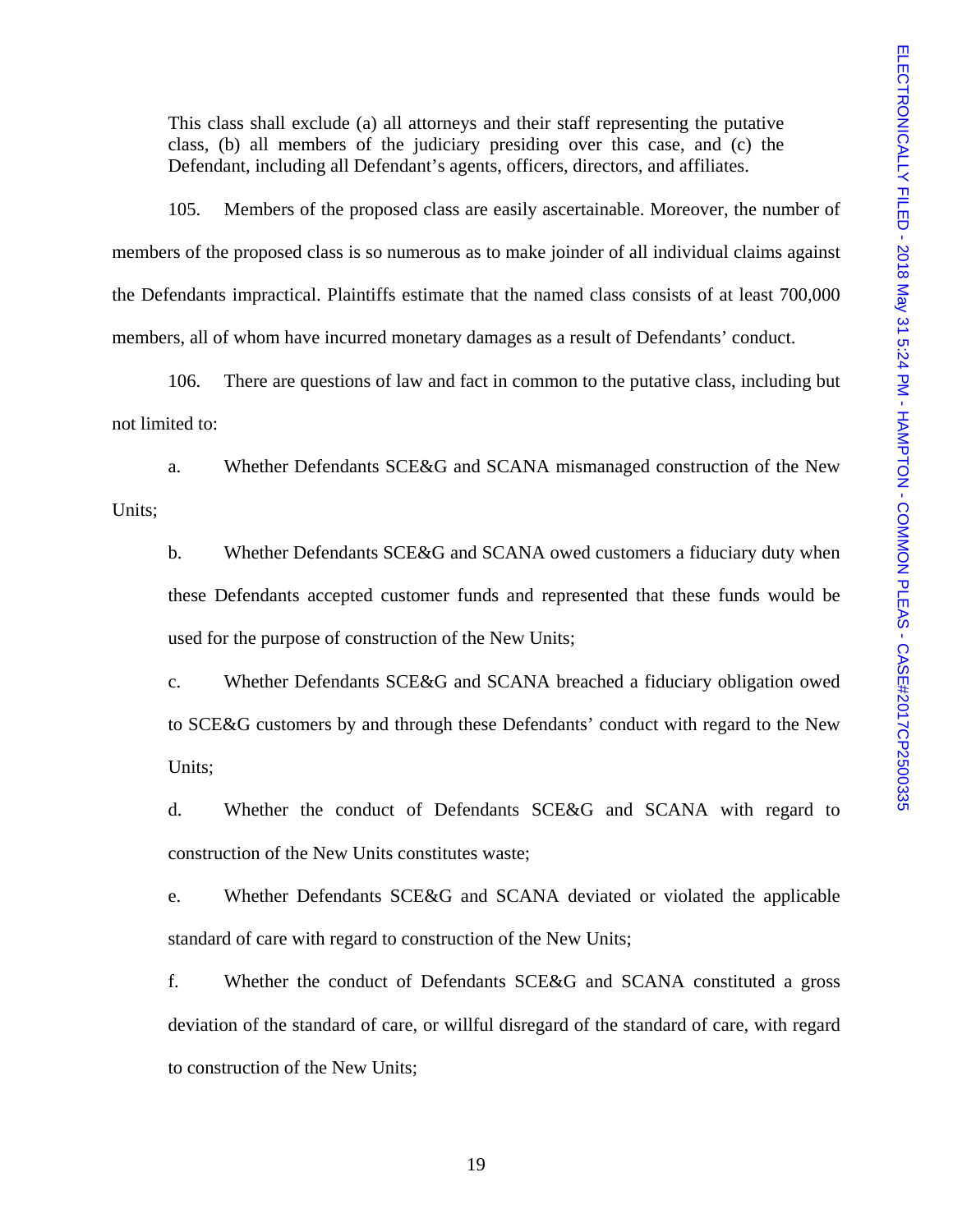g. Whether Defendants SCE&G and SCANA had a duty to competently and adequately manage customer funds taken for the purpose of construction of the New Units;

 h. Whether Defendants SCE&G and SCANA breached a duty to competently and adequately manage customer funds taken for the purpose of construction of the New Units;

 i. Whether Defendants SCE&G and SCANA knowingly and willfully continued with construction of the New Units in order to increase executive compensation, and company profit, at the expense of the putative class, and despite knowledge that continued construction was infeasible;

 j. Whether Defendants SCE&G and SCANA made material misrepresentations regarding the progress of construction and/or the feasibility of construction to facilitate continued advanced cost recovery from customers;

 k. Whether continued retention by Defendants SCE&G and SCANA of benefits paid by the member class results in an inequitable windfall to SCE&G and SCANA in light of their unilateral decision to cease construction of the New Units;

 l. Whether Defendants SCE&G and SCANA paid executives and shareholders with funds paid by customers toward the completion of construction of the New Units;

 m. The facts and circumstances surrounding the money paid by Toshiba to Defendants SCE&G and SCANA in lieu of the construction guarantee;

 n. Representations made by Defendants SCE&G and SCANA regarding the settlement funds paid by Toshiba, and whether these Defendants materially and/or negligently misrepresented how those funds would be levied for the benefit of customers.

20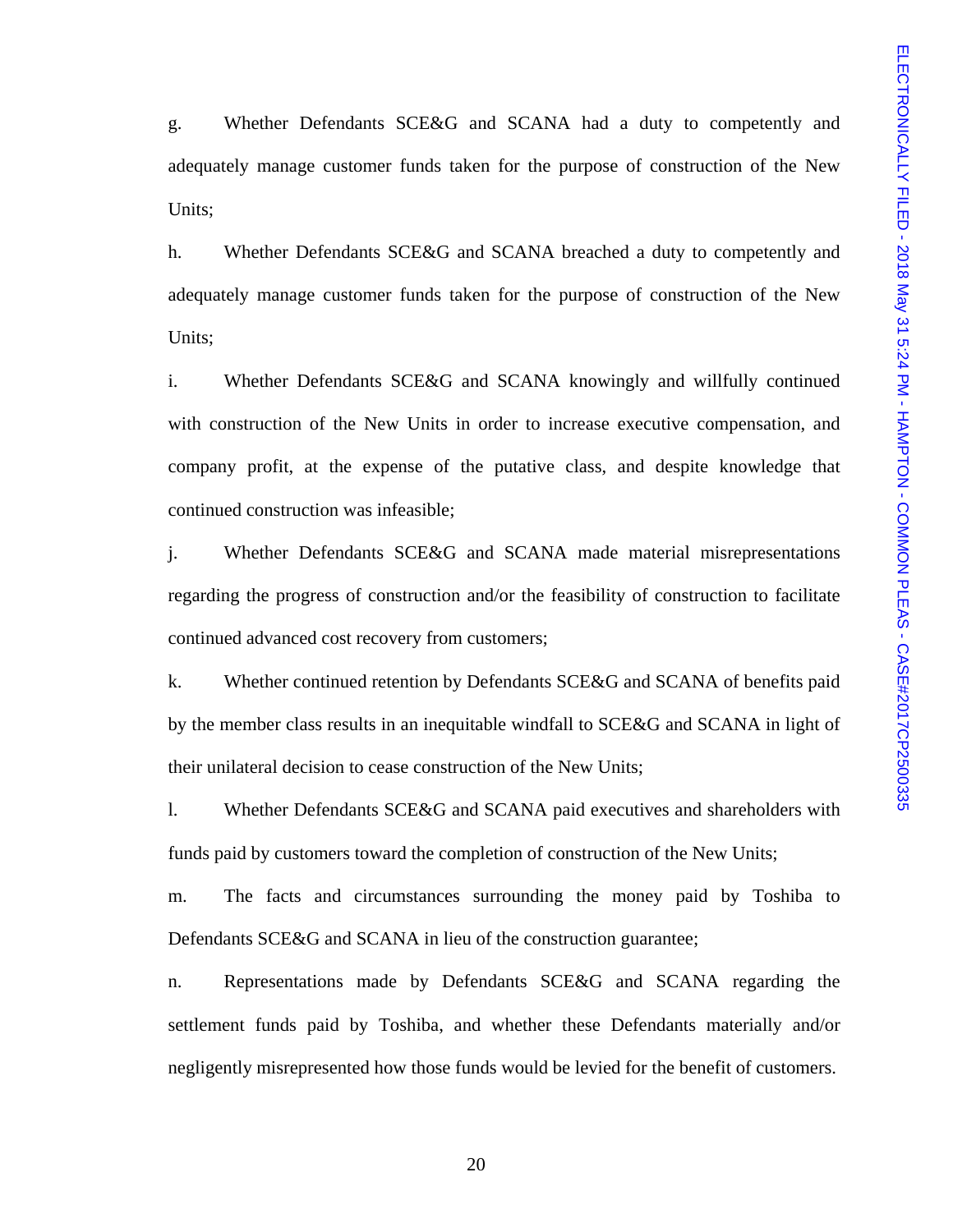107. The issues of law and fact common to the class predominate over any individual issues such that a class action is a superior method of adjudicating rights of Defendants and the Class.

108. The Plaintiffs' claims are typical of the putative class and are derived from the same nucleus of operative fact and are intended to correct and prevent the same improper conduct that has impinged, or will impinge, identically upon the Plaintiffs and Class Members.

109. Treatment of the claims as separate actions creates the risk of inconsistent and varying adjudications and contradicts the need for a uniform standard of conduct in commerce of this kind.

 110. Similarly, Defendants, in addressing the issues set forth herein, have exhibited the same actions and/or refusal to act, in ways that are universal to the Class.

 111. Treatment of these claims as a single class action is superior to alternative methods. Certification of a Class permits all Class Members to be treated in the same or similar manner; Class treatment will allow Class Members to present their claims efficiently and to share costs of litigation, experts, and discovery in one action rather than in individual actions where these costs may exceed the value of any individual claim, or otherwise act as a deterrent to recovery.

 112. Plaintiffs will serve as adequate representatives of the Class to protect the interests of the Class and any subclasses. The interests of the Plaintiffs are consistent and not antagonistic to those of other Class Members and Plaintiff is represented by experienced and able counsel, who have previously litigated class actions.

 113. Plaintiffs have suffered injuries common to the Class from conduct consistent to each member of the Class, and typical of the Class. Those injuries may be redressed through a calculation that is also universal to the Class.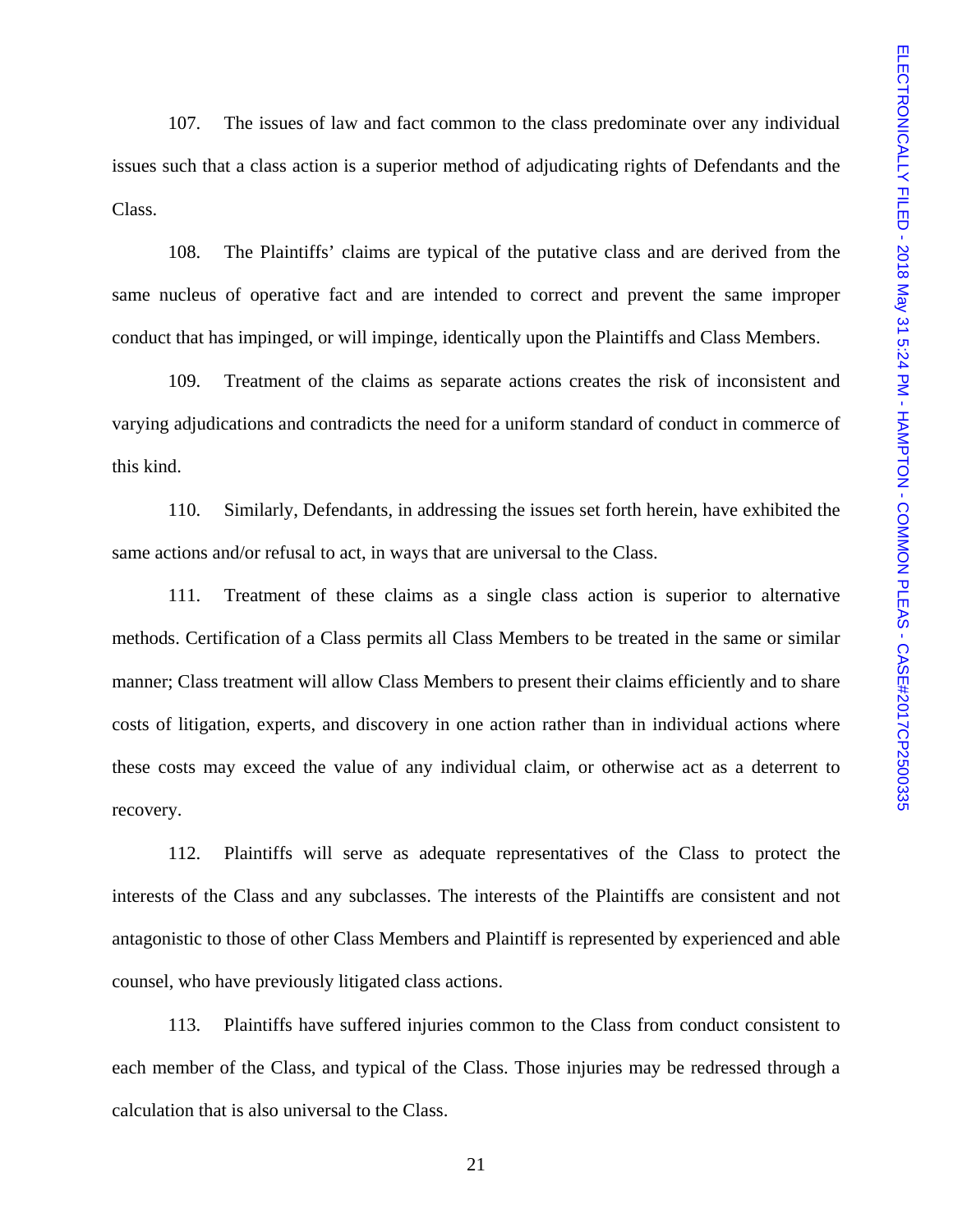114. Each member of the Class has sustained damages of at least \$100 caused by Defendants' conduct, set forth more fully above.

 115. By way of this action, Plaintiffs now seek an order from this Court certifying the above defined Class.

# **COUNT ONE AS TO (Restitution/Unjust Enrichment)**

116. Plaintiffs reallege the preceding paragraphs as though repeated verbatim herein.

 117. Plaintiffs and members of the putative class conferred a benefit upon Defendants SCE&G and SCANA, by paying over \$1 billion from 2008 through the present, which was earmarked for construction of the New Units.

 118. Plaintiffs made payments towards the construction of the New Units based upon representations by Defendants SCE&G and SCANA that Plaintiffs' investment would be used in connection with construction.

 119. Defendants SCE&G and SCANA realized the value of the benefit conferred by Plaintiffs and the putative class.

 120. Moreover, Defendants SCE&G and SCANA used funds conferred upon it by Plaintiffs and the putative class for purposes outside of construction of the New Units, including dividends paid to shareholders, and dramatic increases to executive compensation, and increases to company profit thereby increasing the market value of these Defendants.

 121. From 2008 through the present, executive compensation for Defendants SCE&G and SCANA has increased by more than 40%.

 122. Throughout this timeframe, Defendants SCE&G and SCANA represented that the funds paid by customers for construction would be utilized for the creation of a new nuclear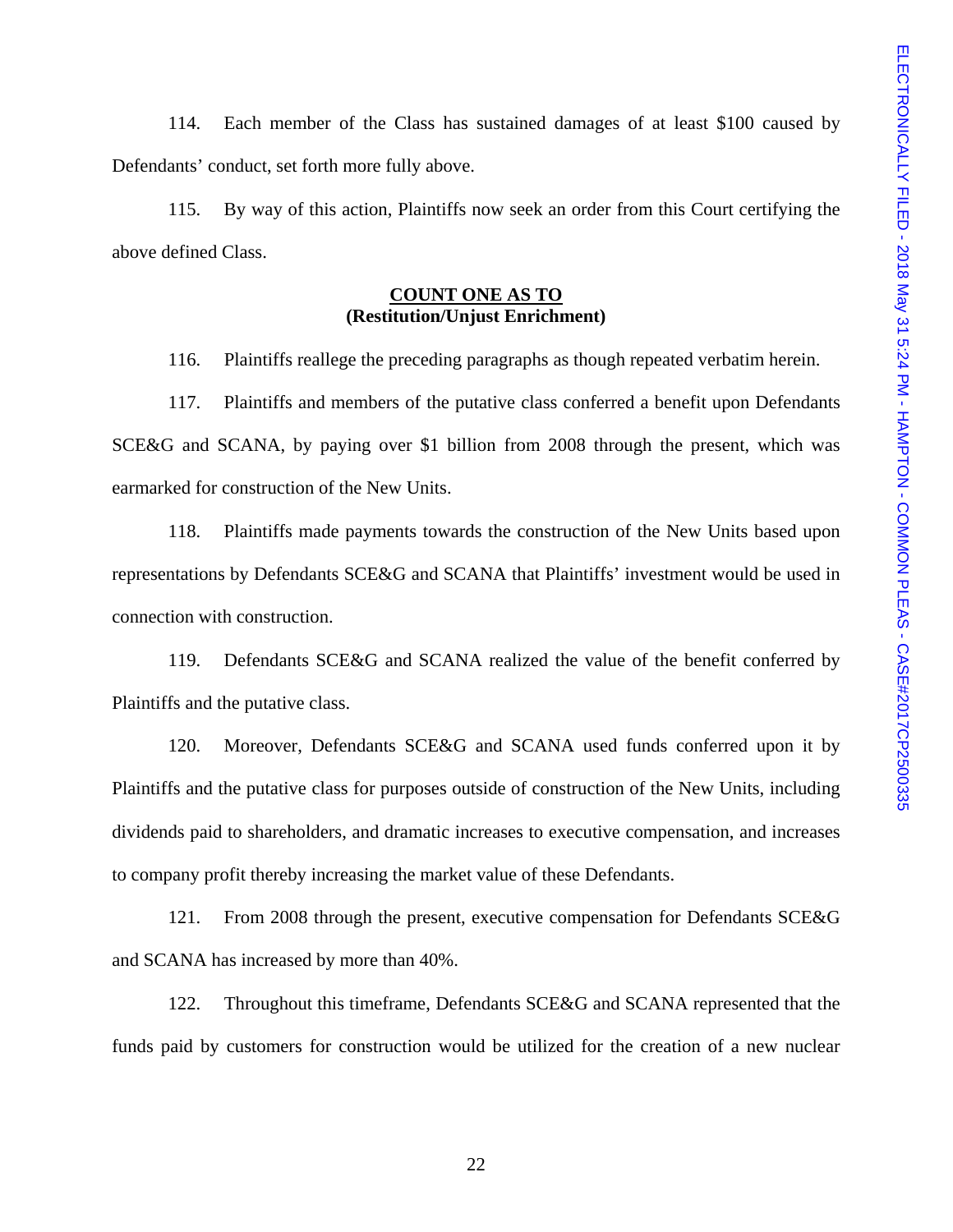power plant, which would ultimately provide cost efficient and clean power to the people of South Carolina.

 123. Defendants SCE&G and SCANA then unilaterally decided to end construction of the New Units on July 31, 2017 yet retained ownership of the funds contributed by Plaintiffs and the putative class.

 124. Prior to abandonment, Defendants SCE&G and SCANA also acquired a substantial settlement from Toshiba Corporation, which was paid for Toshiba's failure to meet the terms of the EPC Contract, which was funded by and through Plaintiffs' contributions to construction.

125. Retention of these benefits under the circumstances is inequitable.

 126. As a result, Defendants SCE&G and SCANA have been unjustly enriched by Plaintiffs' contributions, and Plaintiffs must be compensated for the full value of its contribution, as well as the value of the Toshiba settlement, which was acquired by and through Plaintiffs' contributions to the construction project.

### **COUNT TWO (Negligence and/or Gross Negligence)**

127. Plaintiff realleges the preceding paragraphs as though repeated verbatim herein.

 128. At all times relevant to this complaint, Defendants SCE&G and SCANA had duties, both statutory and pursuant to the common law of the state of South Carolina, and by and through representations made by these Defendants to members of the putative class, including but not limited to:

> a. The duty to utilize the monetary contributions of the putative class for the express purpose of construction of the New Units;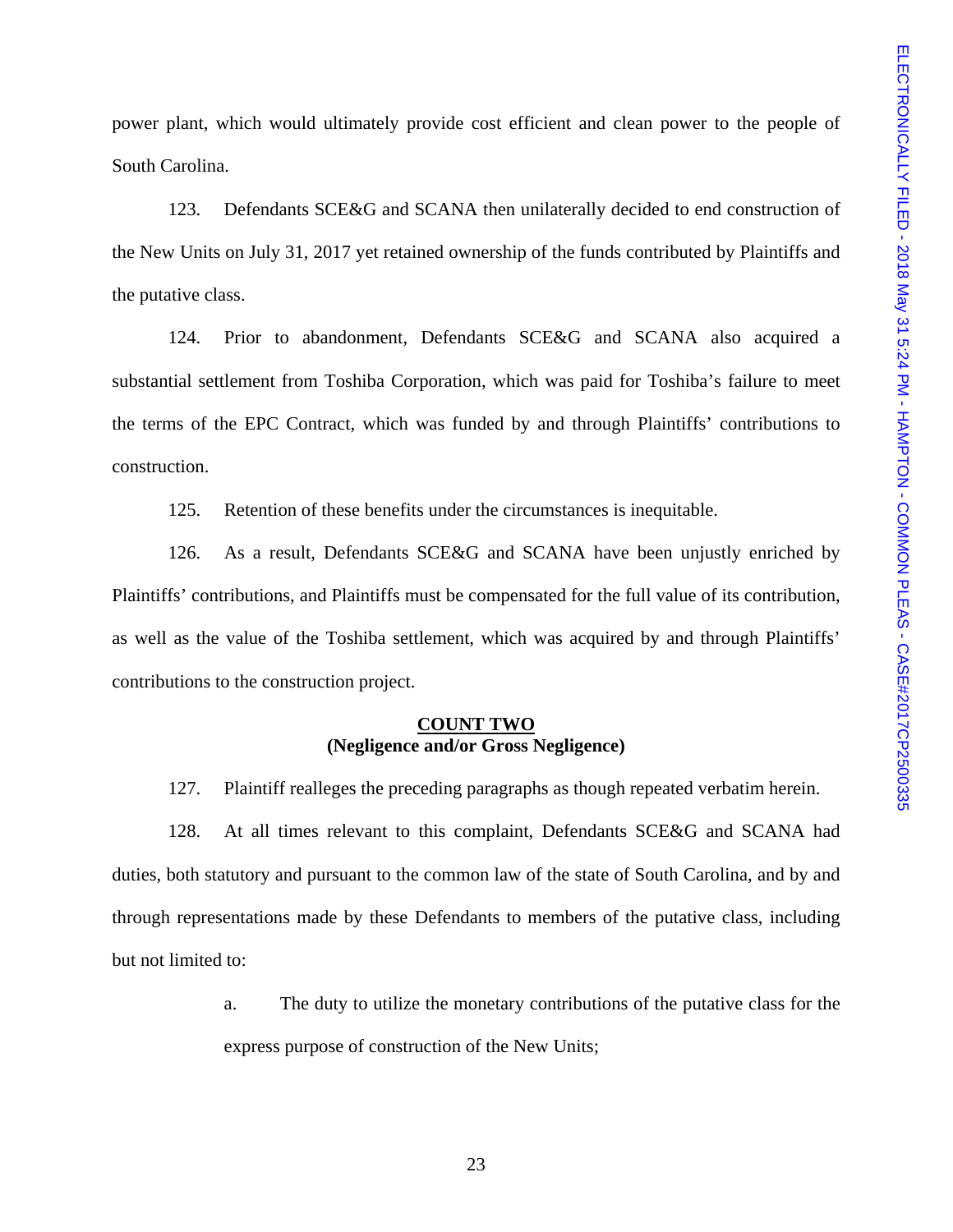b. The duty to provide continuing and competent management of the construction of the New Units, including oversight of the financial viability, economic feasibility, and general progress of the project;

c. The duty to abide by applicable laws of the state of South Carolina with regard to construction and/or engineering on the project;

d. The duty to act in a commercially reasonable manner with regard to construction and engineering on the project;

e. The duty to be transparent regarding progress of the project, particularly in light of the continuing representations made by Defendants that the project required additional financial contributions by members of the putative class;

f. The duty to ask for contribution from the putative class only to the extent that the project was being competently managed, and operated;

g. The duty to use due care in overseeing and managing the project;

h. A duty to use commercially acceptable methods of procurement, and quality assurance to eliminate unnecessary spending and delay on the construction project;

i. All such other duties or responsibilities as may come to light through discovery or trial of this matter.

 129. Defendants SCE&G and SCANA breached their duties to customers in one or more of the above particulars, including but not limited to:

> a. Failing to adequately and competently manage the construction project at the expense of customers;

b. Failing to adhere to statutory law;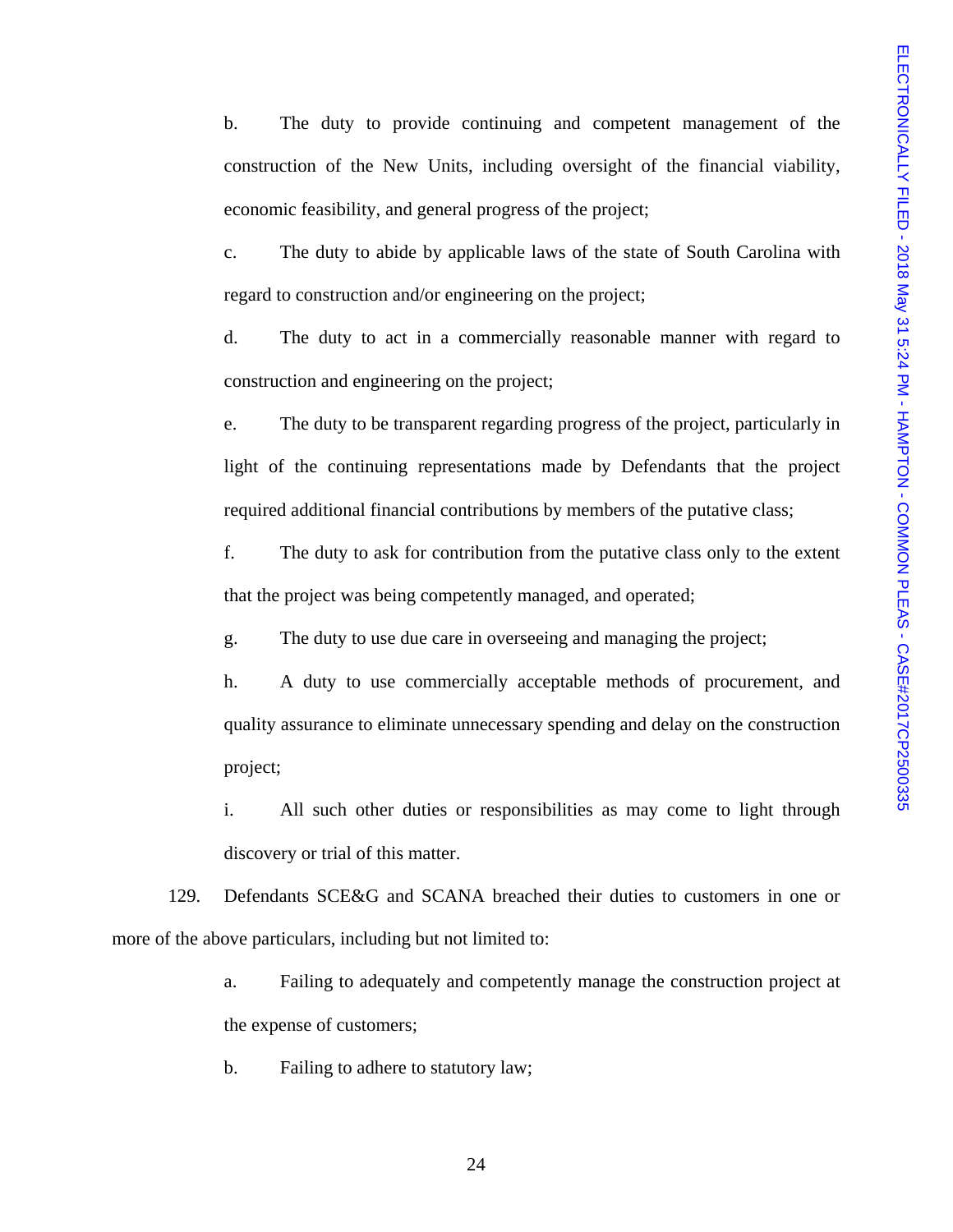c. Failing to adhere to industry wide procurement and quality assurance practices;

d. Failing to properly disclose the financial condition of the project;

e. Failing to enforce the terms of its EPC contract;

f. Failing to properly disclose the status and progress of the project;

g. Failing to account for its use of funds with regard to the construction project;

h. Failing to put in place adequate or competent policies and procedures, and to otherwise use due care in overseeing the project;

i. Such other particulars as may emerge throughout discovery or trial of this matter.

130. Breach of these duties constitutes the complete absence of care.

131. As a direct and proximate cause of the negligent, grossly negligent, reckless, willful and wanton conduct of Defendants SCE&G and SCANA, as set forth more fully above, Plaintiffs' now ask this court for actual and consequential damages, interest on these damages, punitive damages, and for all such other damages deemed appropriate by this Court.

## **COUNT THREE (Waste)**

132. Plaintiffs reallege the preceding paragraphs as though repeated verbatim herein.

 133. From 2008 through the present, Defendants SCE&G and SCANA were legally in possession of the construction of the New Units, and Plaintiffs' funds.

 134. By and through their conduct, Defendants SCE&G and SCANA committed acts of waste in one or more of the following particulars: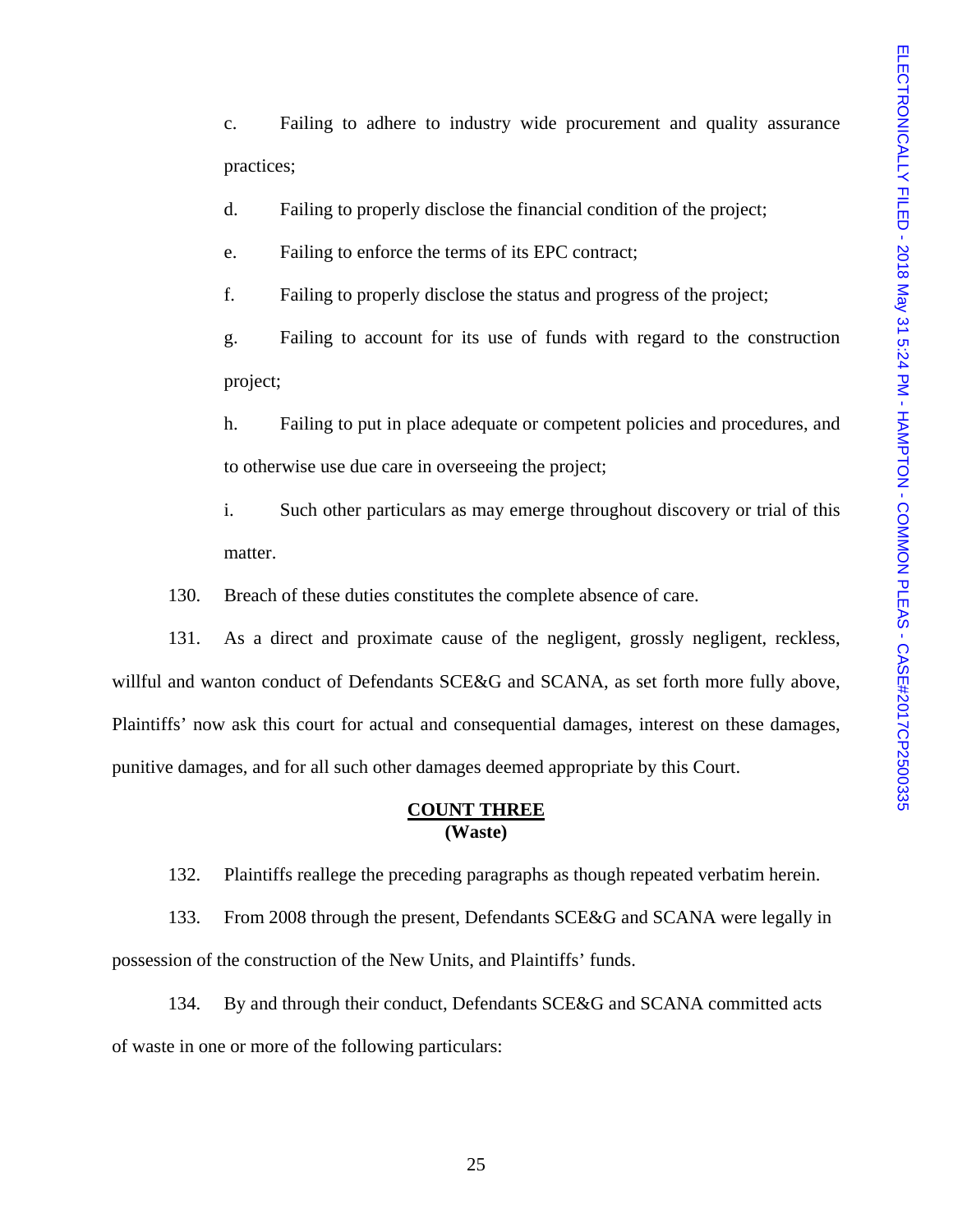a. Failing to ensure that the construction project progressed at a commercially reasonable pace;

b. Repeatedly allowing for construction materials to rust, expire, or otherwise fall outside of their warranty, so as to render the material unusable;

c. Failing to establish and abide by proper construction procedures and protocols, such that the value of the property conferred upon Defendants SCE&G and SCANA by Plaintiffs was permanently impaired;

d. Failing to construct nuclear sub-modules in a commercially reasonable manner, so as to render the construction without material value, and incapable of resale or reuse;

e. Otherwise diminishing the value of the property and materials used for construction to such an extent to render the material without material value, and incapable of resale or reuse;

f. Failure and/or abandonment of the project at the expense of Plaintiffs; and

g. Such other particulars as may be revealed through discovery or trial of this matter.

 135. The actions undertaken by Defendants SCE&G and SCANA, set forth more fully above, were prejudicial to Plaintiffs' interests in the materials and property allocated for the construction of the New Units.

 136. These actions were taken with malice, and/or with a reckless disregard for the impact of these actions on the value of Plaintiffs' property.

 137. As a direct and proximate cause of Defendant SCE&G and SCANA's conduct, as set forth more fully above, Plaintiffs' now ask this court for actual and consequential damages,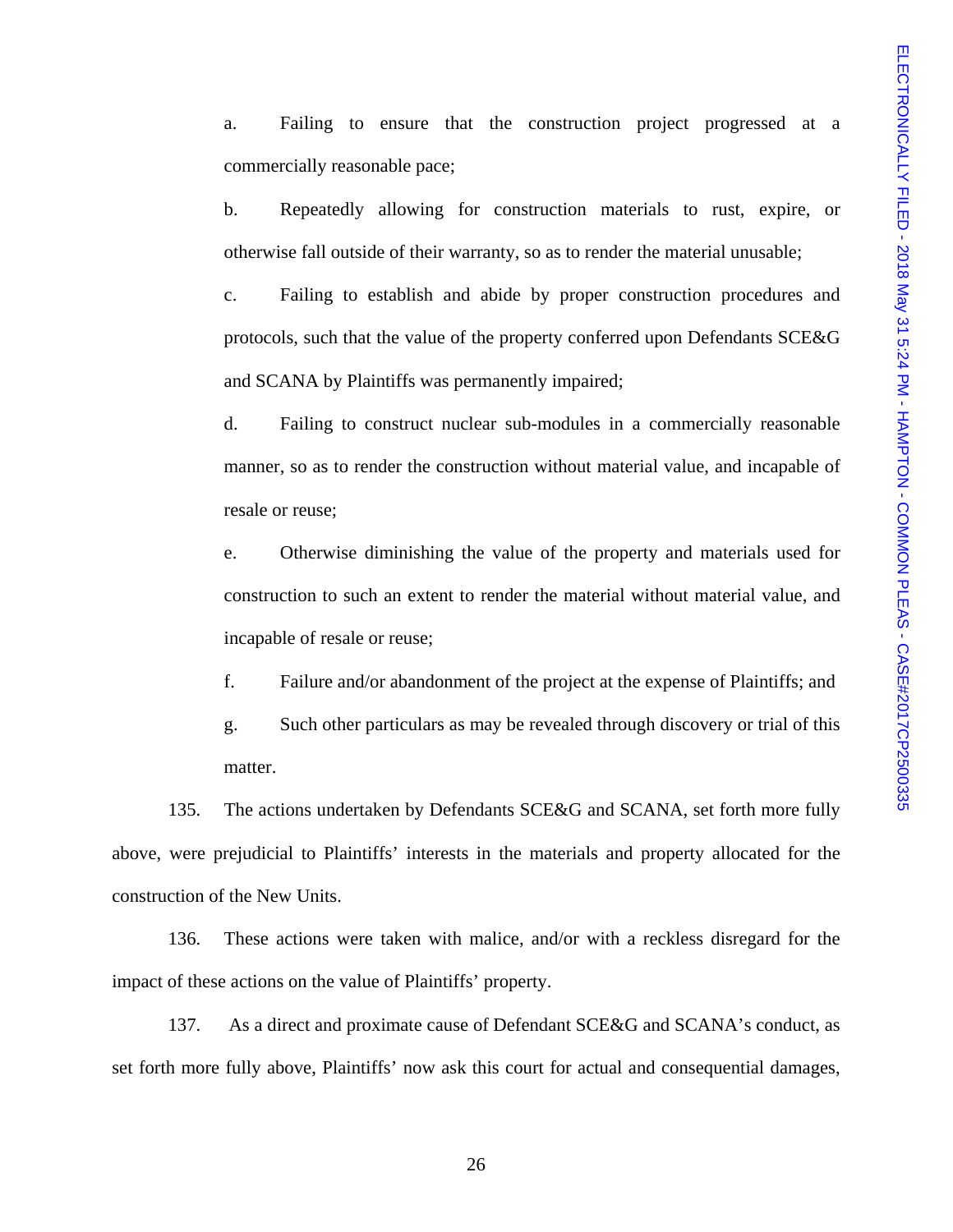interest on these damages, punitive damages, and for all such other damages deemed appropriate by this Court.

## **COUNT FOUR (Breach of Fiduciary Duty)**

138. Plaintiff realleges the preceding paragraphs as though repeated verbatim herein.

 139. Defendant SCE&G, although a private company, is a state-approved utility monopoly, and as such, has a unique relationship with its customers when compared to other private businesses.

 140. Importantly, decisions made by a state approved utility monopoly must be for the benefit of customers, and in this specific instance, Defendants SCE&G and SCANA continually represented that their collection of funds from customers for construction of the New Units would specifically benefit the customers.

 141. At all times relevant to this complaint, Defendants SCE&G and SCANA shifted the costs of construction of the New Units onto customers, including the named Plaintiffs.

 142. At all times relevant to this complaint, Defendants SCE&G and SCANA represented that they would receive, hold, and use funds advanced by the customers for a particular purpose, namely, completion of the New Units.

 143. Additionally, by and through a settlement entered into in July of 2017 by and between Defendant SCE&G and Toshiba, Defendants SCE&G and SCANA were paid for damages alleged to have been sustained by Toshiba's failure to adhere to the guarantee under the EPC Contract – a contract funded in part by Plaintiffs' monetary contributions.

 144. As a result of the unique relationship, and as a result of duties assumed by Defendants SCE&G and SCANA in shifting costs to customers in advance of actual construction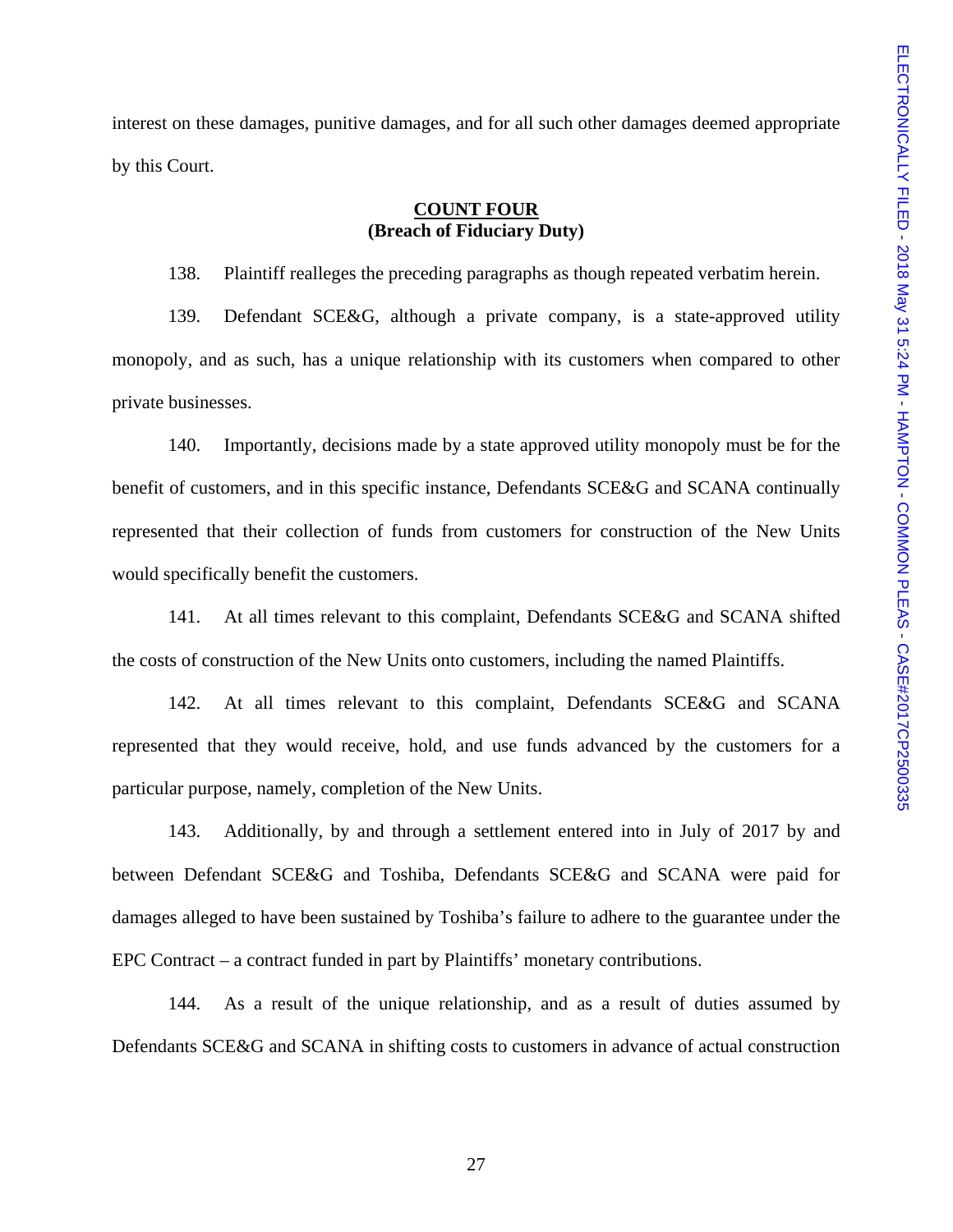of the New Units, among other particulars, Defendants SCE&G and SCANA stand in a fiduciary relationship with Plaintiffs and the putative class.

 145. Defendants SCE&G and SCANA violated and took advantage of this special relationship by:

a. Continually mismanaging the nuclear project;

b. Misrepresenting the financial condition of the project;

c. Distributing funds paid in connection to the project for purposes outside of the scope of construction;

d. Issuing dividends, bonuses, and other forms of compensation to the detriment of the project and Plaintiffs' contributions;

e. Allowing for degradation of materials and goods on the project;

f. Failing to adhere to commercially reasonable principles with regard to the project; and

g. Such other particulars as may be revealed through discovery or trial of this matter.

 146. As a direct and proximate cause of the conduct set forth more fully above, Plaintiffs' now ask this court for actual and consequential damages, interest on these damages, punitive damages, and for all such other damages deemed appropriate by this Court.

# **COUNT FIVE (Breach of Contract and/or Implied Breach of Contract)**

147. Plaintiff realleges the preceding paragraphs as though repeated verbatim herein.

 148. At all times relevant to this Complaint, Plaintiffs and the putative class were engaged in a contract for services with Defendants SCE&G and SCANA, whereby Plaintiffs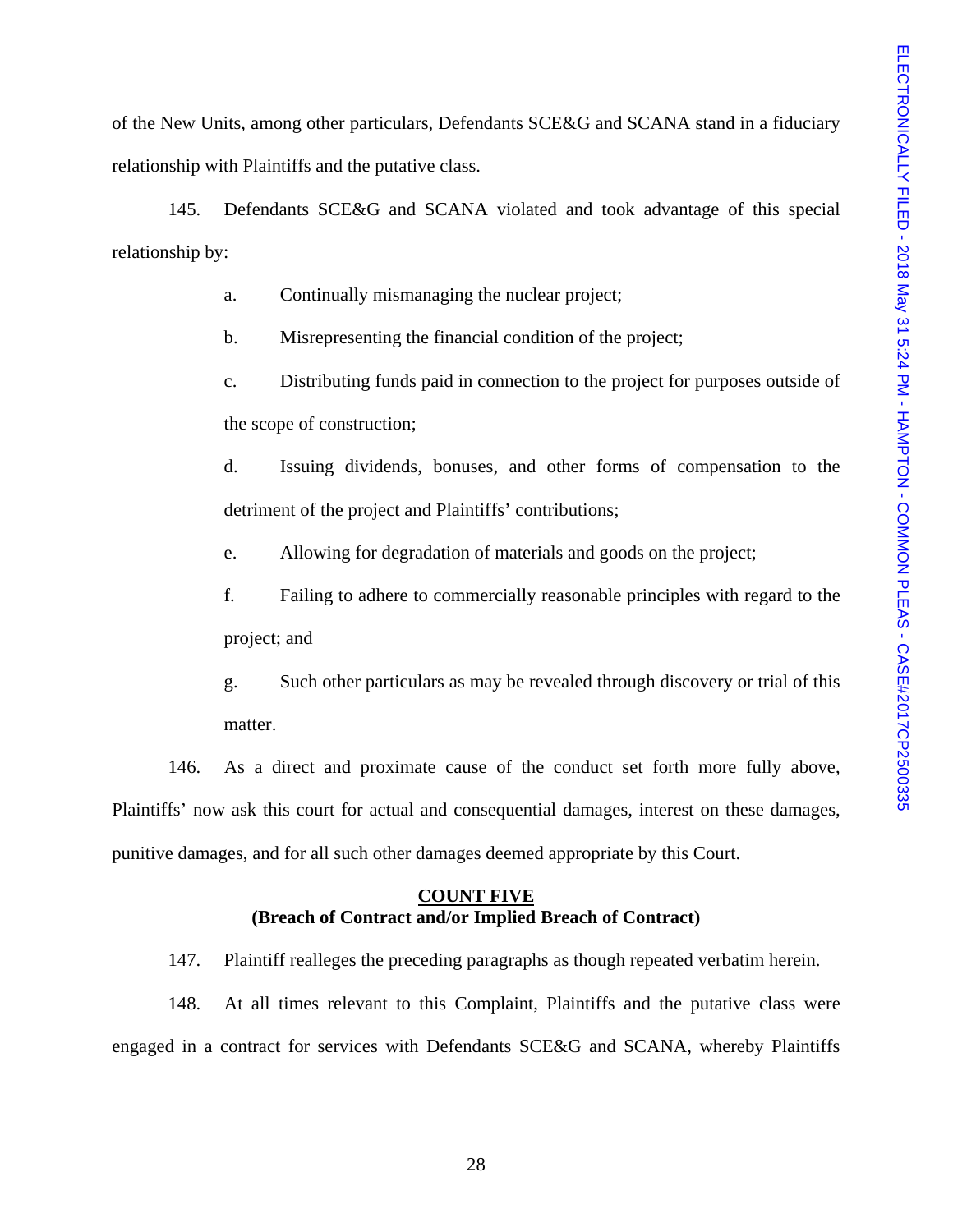made payments to Defendant SCE&G in exchange for promises and assurances from Defendants SCE&G and SCANA that those services would be performed.

 149. By and through this performance contract between Plaintiffs and Defendants SCE&G and SCANA, Plaintiffs entrusted Defendants SCE&G and SCANA with the responsibility of assessing to Plaintiffs the cost of those services these Defendants promised to provide.

 150. By and through this performance contract, Defendants SCE&G and SCANA took money from the named Plaintiffs, and each member of the putative class for the express purpose of constructing the New Units, which would confer upon Plaintiffs greater energy efficiency, lower future service costs, and a substantial real property assets.

 151. On July 31, 2017, Defendant SCE&G breached its contract with each member of the putative class by abandoning the construction of the New Units, which was funded by the putative class.

 152. Defendants SCE&G and SCANA continue to assess a fee from Plaintiffs associated with the costs of construction of the New Units.

 153. As a direct and proximate result of the breaches of contract and/or implied contract by Defendants SCE&G and SCANA, Plaintiffs have suffered appreciable, quantifiable damages, and are owed remittance of those damages, with interest, and for such other damages that flow directly from this breach of contract as may be demonstrated at a trial of this matter.

### **COUNT SIX (Promissory Estoppel)**

154. Plaintiff realleges the preceding paragraphs as though repeated verbatim herein.

 155. By and through numerous, continual and repeated representations from 2008 to the present, Defendants SCE&G and SCANA promised to construct a new nuclear generating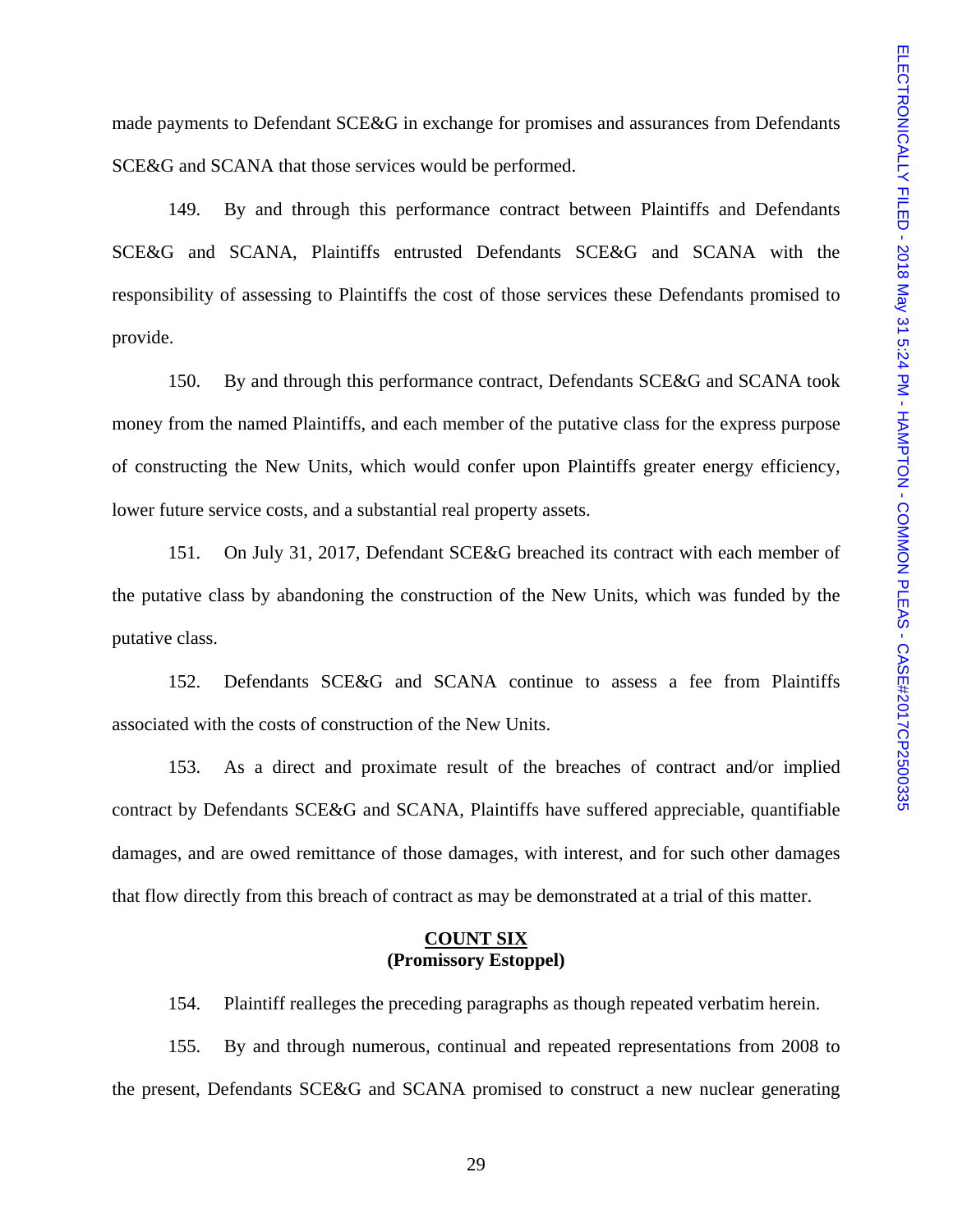facility for the purpose of providing Plaintiffs, and the putative class, with clean, cost effective energy for decades into the future.

 156. Defendant SCE&G and SCANA's representations constituted an explicit, and unambiguous promise to construct a new nuclear facility. This promise formed the basis of Defendants' requests for funds from the putative class, to be used in constructing the New Units.

 157. Defendants SCE&G and SCANA knew or should have known that Plaintiffs would reasonably rely on Defendants' unambiguous promise, and that Plaintiffs funds, paid toward construction of the New Units, were based upon Plaintiffs' actual reliance.

 158. Defendants SCE&G and SCANA made public representations and promises regarding construction of the New Units with the intention and purpose of Plaintiffs' reliance, and Plaintiffs reasonably had a right to rely on these promises.

 159. Plaintiffs sustained actual and consequential injury from relying on Defendant SCE&G and SCANA's promise to construct the New Units, when, despite Plaintiffs having funded construction for almost a decade, these Defendants unilaterally decided to cease construction, kept possession of funds previously paid toward construction by Plaintiffs and the putative class, and to distribute settlement funds received from Toshiba Corporation to individuals other than Plaintiffs and the putative class.

 160. As a direct and proximate result of Defendants' conduct, Plaintiffs have therefore suffered appreciable, quantifiable damages, and Defendants SCE&G and SCANA should remit the funds Plaintiffs previously contributed, with interest, and/or be prohibited from disposing of material, property, and possessions in a manner contrary to Defendants' promises.

### **COUNT SEVEN (Constructive Trust)**

161. Plaintiffs reallege the preceding paragraphs as though repeated verbatim herein.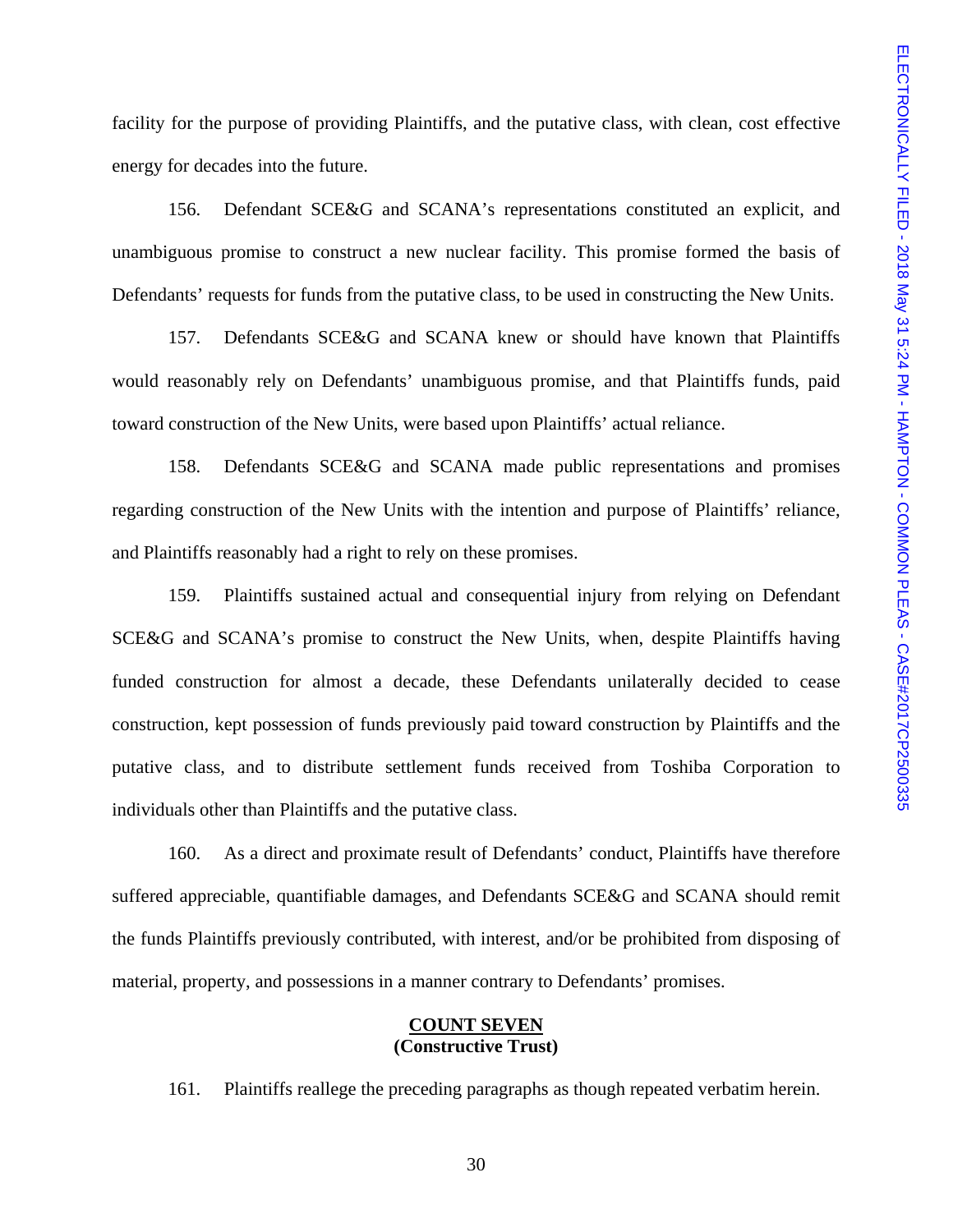162. From 2008 through the present, Defendants SCE&G and SCANA have held monies advanced by Plaintiffs and the putative class, which Defendants SCE&G and SCANA specifically represented would be used to fund construction of the New Units.

 163. The funds paid by Plaintiffs' have enabled Defendants SCE&G and SCANA to finance equipment, services, materials, and a guaranteed annual profit, and have also been used by Defendants SCE&G and SCANA to compensate employees, and executives, and to pay dividends and bonuses.

 164. Defendants SCE&G and SCANA received and continue to receive these funds, earmarked for the construction of the New Units despite Defendants' decision to cease construction in July of 2017.

 165. Defendants SCE&G and SCANA have also received funds from a third party, intended to compensate Defendants for damages associated with the third party's failures regarding the project.

 166. Defendants SCE&G and SCANA have never reimbursed Plaintiffs for any funds paid by Plaintiffs toward the construction of the New Units.

 167. Moreover, during the course and scope of construction, Defendants SCE&G and SCANA became aware that the project was over budget, infeasible, and otherwise incapable of completion.

 168. Defendants SCE&G and SCANA never publicly addressed any of the issues facing completion of the New Units, but instead, continued to collect funds from Plaintiffs unimpeded by the material issues facing the project.

 169. The actions of Defendants SCE&G and SCANA abused the Plaintiffs' confidence and violated the fiduciary obligation owed by Defendants with regard to Plaintiffs' investment in the project.

31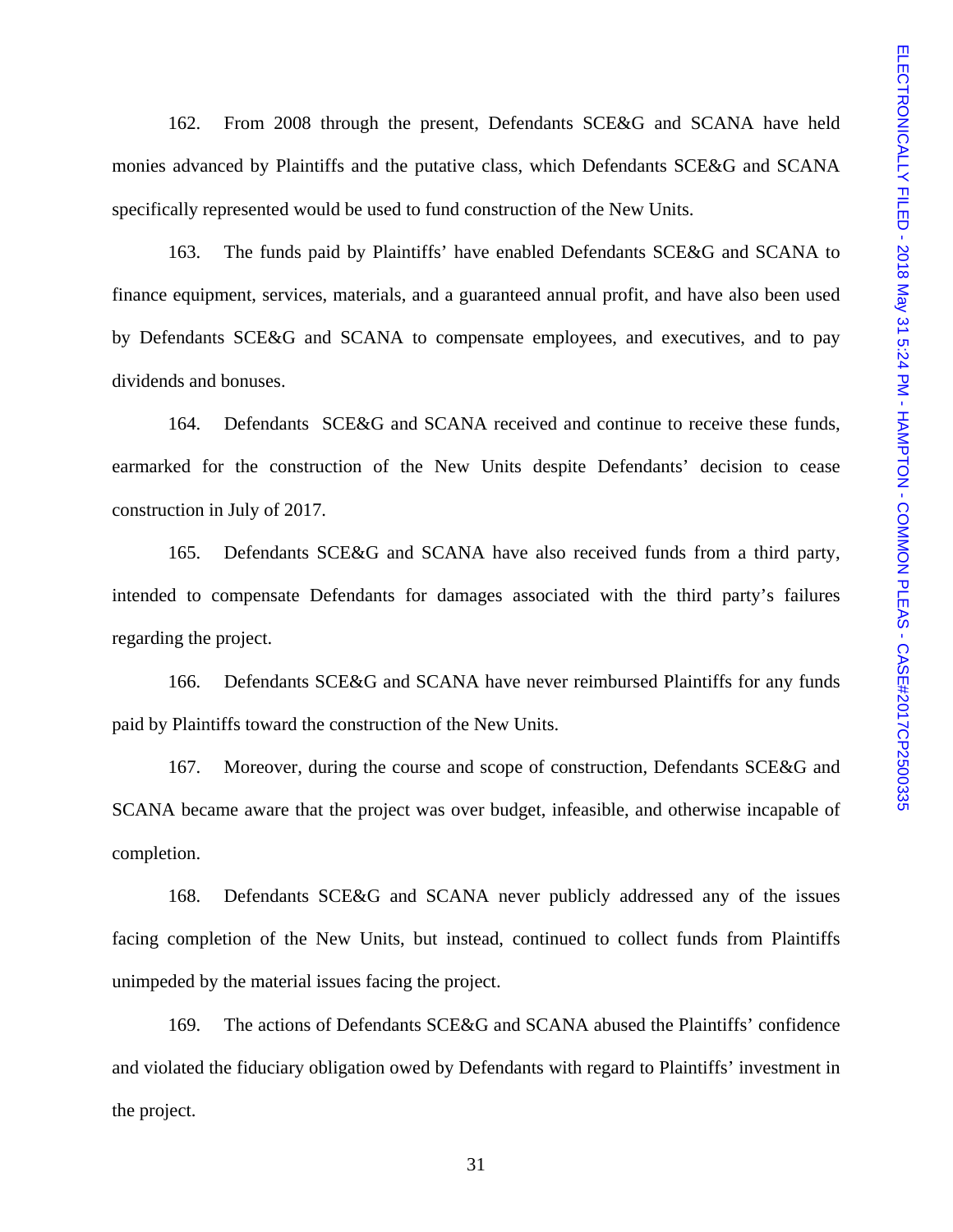170. As a direct and proximate result of Defendants' conduct, Plaintiffs have therefore suffered appreciable, quantifiable damages, and Defendants should remit the funds Plaintiffs previously contributed, with interest, and also return or remit the settlement funds to Plaintiffs, and any profits Defendants' realized by virtue of Plaintiffs' contributions to the project.

# **COUNT EIGHT (Money Had and Received)**

171. Plaintiffs reallege the preceding paragraphs as though repeated verbatim herein.

 172. Plaintiffs and the putative class have conferred and continue to confer a benefit upon Defendants SCE&G and SCANA by paying funds to these Defendants for a nowabandoned construction project.

 173. Defendants SCE&G and SCANA received and continue to receive funds from Plaintiffs and the putative class specifically allocated to the completion of the construction project, although it is now clear that Plaintiffs funds were not applied for this purpose, and it is currently impossible for those funds to effectuate the stated purpose.

 174. Defendants SCE&G and SCANA received and continue to receive the benefit of these funds from Plaintiffs and the putative class, although these Defendants unilaterally decided to abandon and cancel construction of the New Units.

 175. Defendants SCE&G and SCANA have improperly retained the benefits of Plaintiffs' payments without repaying them to the putative class, and must therefore remit these payments, as well as any third party payments which inured to Defendants as a result of Plaintiffs' contributions.

## **COUNT NINE (Violation of the Guarantee of Equal Protection of the Law)**

176. Plaintiffs reallege the preceding paragraphs as though repeated verbatim herein.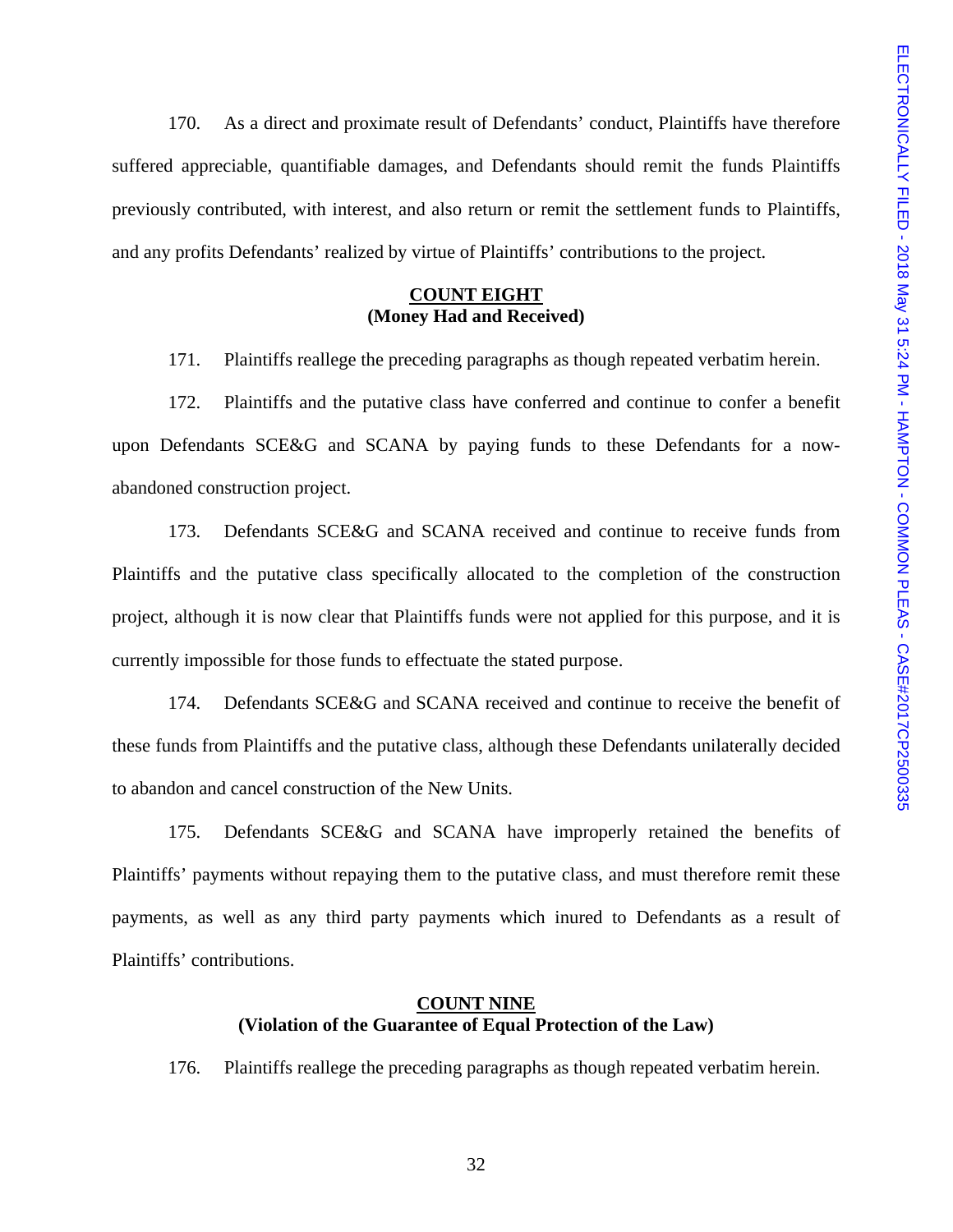177. In creating the BLRA, the South Carolina General Assembly deviated from the longstanding test balancing the interests of consumers against those of the utility in establishing just and reasonable rates.

 178. The statute facially, and in its application, weighs in favor of the utility in every instance, shifting the traditional burden of proof onto customers, and otherwise abandoning the general principles that a utility's actions must be just and reasonable, and in the best interest of customers.

 179. The statute is not supported by any rational basis for private customers to advance costs to a utility without any proof of construction completion or other benefit conferred.

 180. The statute therefore violates Art. III § 34 of the South Carolina Constitution guaranteeing equal protection of the laws and must be declared void.

## **COUNT TEN (Violation of the Guarantee of Procedural and Substantive Due Process)**

181. Plaintiffs reallege the preceding paragraphs as though repeated verbatim herein.

 182. In creating the BLRA, the General Assembly conferred upon private utility companies a substantial benefit, by allowing the companies to shift the cost of funding construction of the New Units onto customers in advance of construction, instead of requiring the utilities to recoup the actual costs of construction after the plant was operational.

 183. The statute facially provides that an Order under the BLRA permanently establishes both that a facility is "used and useful," and that the construction costs are "prudent."

 184. To the extent a review of any determination is allowed, the Act allows private utilities to create their own standard of review, so that a challenge to a determination under the act is meaningless.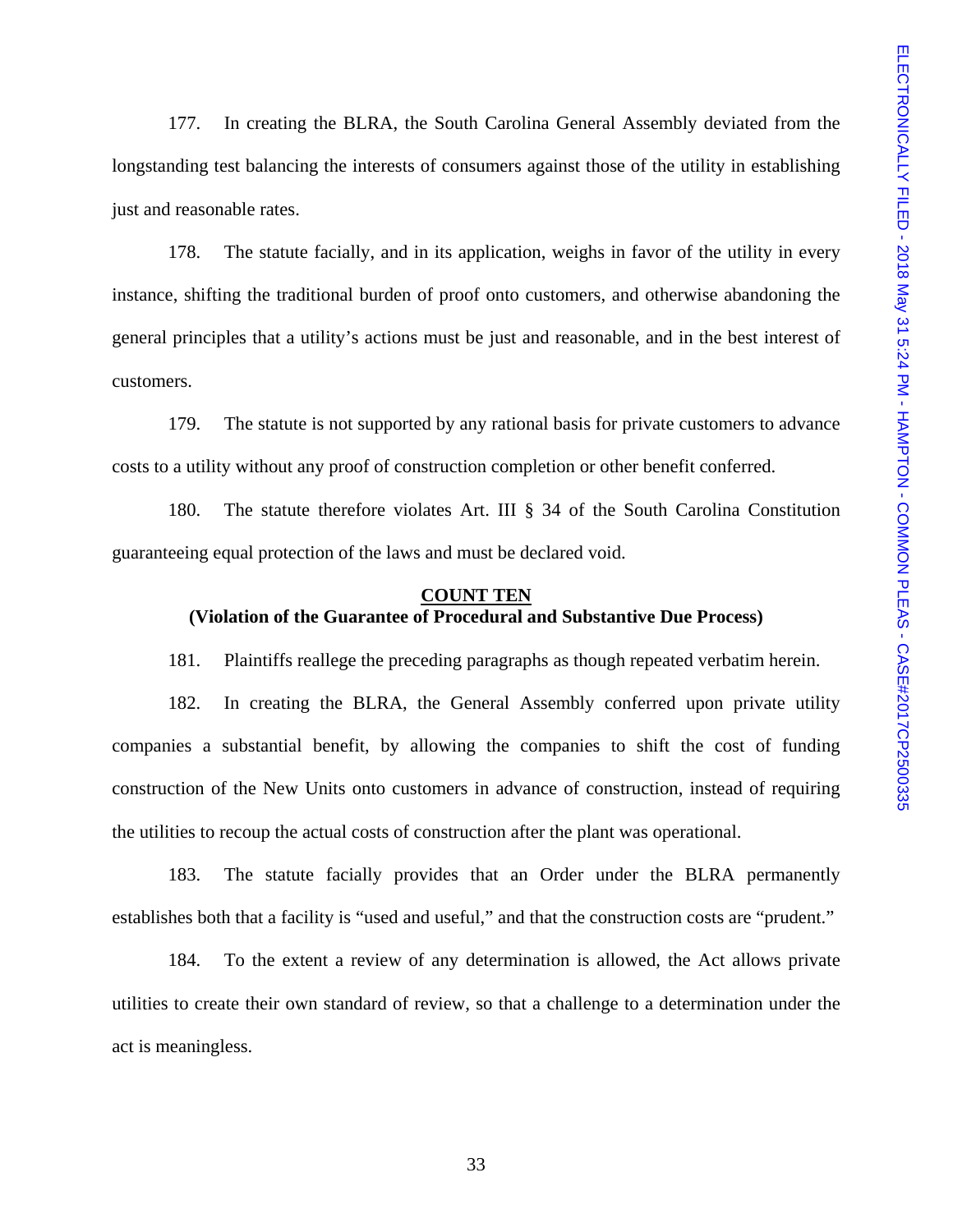185. The absence of a meaningful mechanism to review decisions under the Act, and the inaccessibility of substantive review of decisions, renders this statute unconstitutional in violation of the rights of procedural and substantive due process.

 186. The statute is therefore facially unconstitutional, and unconstitutional as applied, and must be declared void.

## **COUNT ELEVEN (Unconstitutional Taking in Violation of the 5th Amendment, and Art. I, § 13 of the S.C. Constitution)**

187. Plaintiffs reallege the preceding paragraphs as though repeated verbatim herein.

 188. The plain language of the BLRA establishes that a certificate of need issued by the PSC confers upon that order the unreviewable status of a final determination as to the prudency of the project, and that such project is "used and useful," for purposes of the public. The Order thereafter allows an electrical utility to collect funds from customers for construction of a power plant, without the plant being online and operational.

 189. The plain language of the statute also confers on a utility who, at its election, chooses to petition for advanced costs of construction, the right to seek redress from the customers for losses to the utility based on the utility's own decision making. *See* S.C. Code Ann. § 58-33-280(K), and -225(G).

 190. The statute is inherently inequitable and provides a windfall to a utility seeking compensation under the terms of the statute, requiring customers to inherit the burden and risk associated with a construction project, and depriving the customers of their property invested in the project, without the opportunity for adequate compensation or redress for this deprivation.

 191. Moreover, Defendant SCE&G, a state authorized monopoly with whom Plaintiffs are forced to contract, in taking advantage of the statute, stepped into the shoes of the state by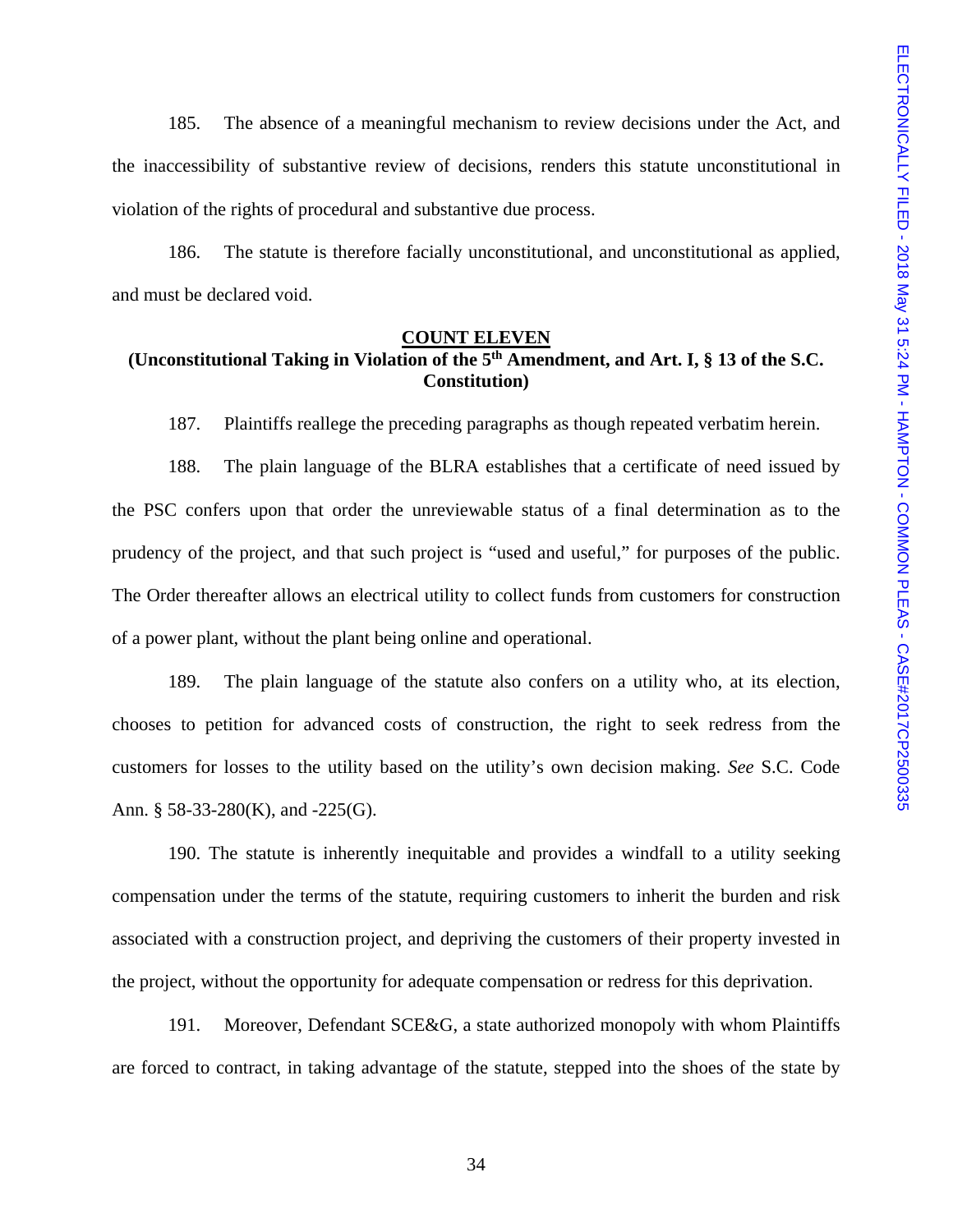forcibly taking funds from customers for the stated purpose of a now-defunct construction project.

 192. The statute therefore empowers an unauthorized taking in violation of the Fifth Amendment, and Article I, § 13 of the S.C. Constitution, and must be declared void.

# **COUNT TWELVE (Declaratory Judgment Pursuant to S.C. Code Ann. § 15-53-10,** *et seq***.)**

193. Plaintiffs reallege the preceding paragraphs as though repeated verbatim herein.

 194. Pursuant to South Carolina Law, in particular S.C. Code Ann. § 15-53-10, *et seq*., the circuit courts of the state of South Carolina have the authority to declare the legal rights of parties.

 195. As set forth more fully above, Plaintiffs hereby seek a declaration from this Court regarding the rights of the Plaintiffs pursuant to the contract between Plaintiffs and Defendant SCE&G and SCANA, the rights of the Plaintiff pursuant to the EPC Contract for the construction of the New Units, the rights of the Plaintiffs pursuant to the settlement agreement entered into by and between Defendants SCE&G and SCANA and Toshiba Corporation, and for a declaration that the BLRA is unconstitutional both on its face, and as applied, and for such other rights as may be implicated by this action.

 196. Plaintiffs expressly request this declaration and for all such relief as Plaintiffs may be entitled pursuant to statutory law, as contemplated by S.C. Code Ann. § 15-53-120, and the common law.

#### **PRAYER FOR RELIEF**

 WHEREFORE, Plaintiffs demand a jury trial, and pray for the following judgment from this Court: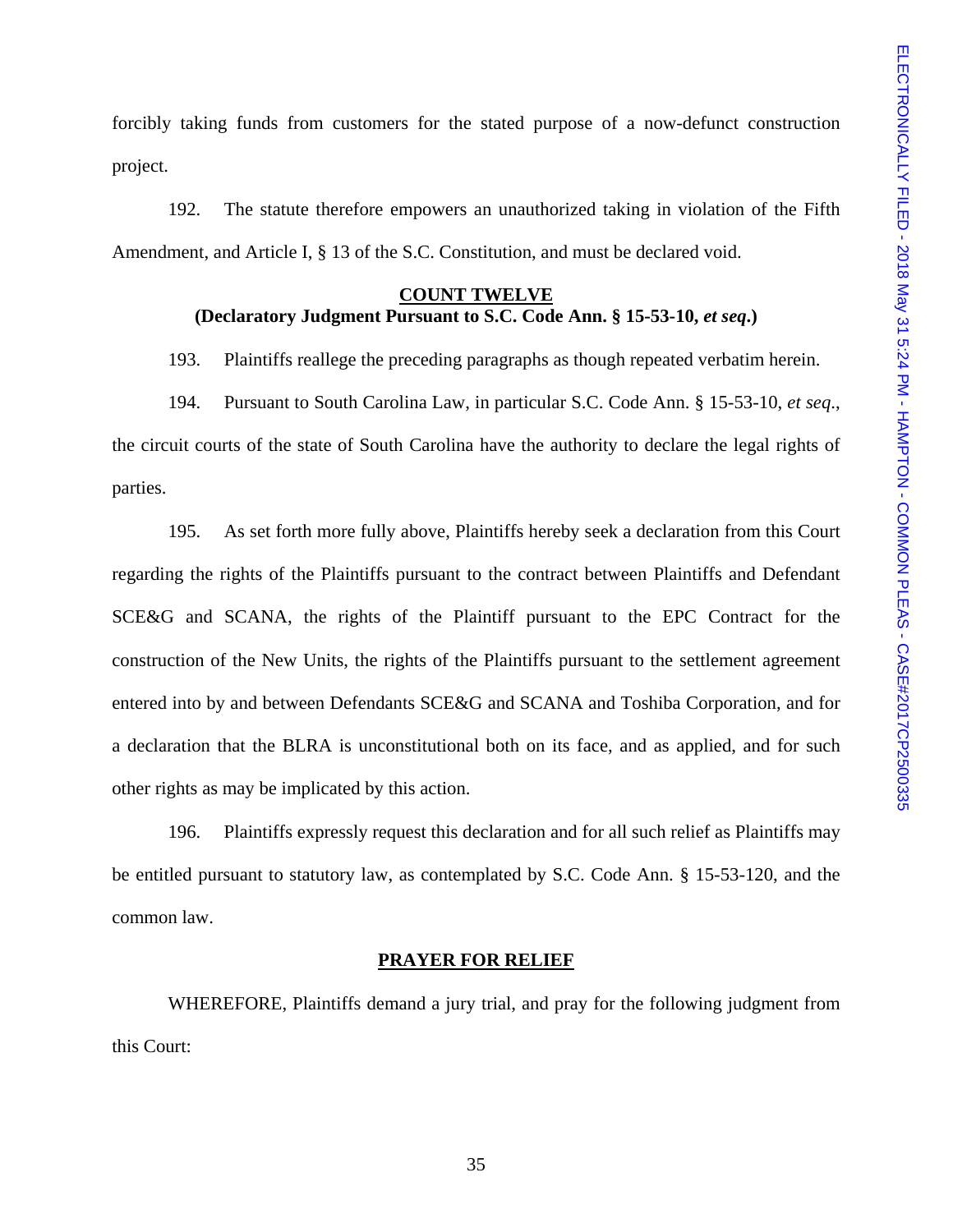- A. That the Court certify a class for the causes of action set forth above, as well as those causes of action which may be revealed during the pendency of this action;
- B. That the Plaintiffs, and putative class, be allowed to recover general, compensatory, and/or actual damages, determined by the court;
- C. That the Plaintiffs, and putative class, be allowed to recover punitive damages from Defendants SCE&G and SCANA pursuant to Defendants conduct in this case;
- D. That the Court award attorneys' fees, and costs, and interest;
- E. That the BLRA be declared unconstitutional;
- F. That the Court issue an accounting of all the advanced costs for which Plaintiffs and the Class were responsible; and
- G. For such other relief in law or equity as this Court deems just and proper.

Respectfully this  $31<sup>st</sup>$  day of May, 2018

s/ J. Preston Strom, Jr. **STROM LAW FIRM, LLC**  J. Preston Strom, Jr. petestrom@stromlaw.com Mario A. Pacella mpacella@stromlaw.com Bakari T. Sellers besellers@stromlaw.com Jessica L. Fickling jfickling@stromlaw.com 2110 Beltline Blvd. Columbia, South Carolina 29204 Tel: 803.252.4800 Fax: 803.252.4801

# **RICHARDSON, PATRICK, WESTBROOK & BRICKMAN, L.L.C.**

 Terry Richardson Daniel S. Haltiwanger dhaltiwanger@rpwb.com Matthew A. Nickles mnickles@rpwb.com P. O. Box 1368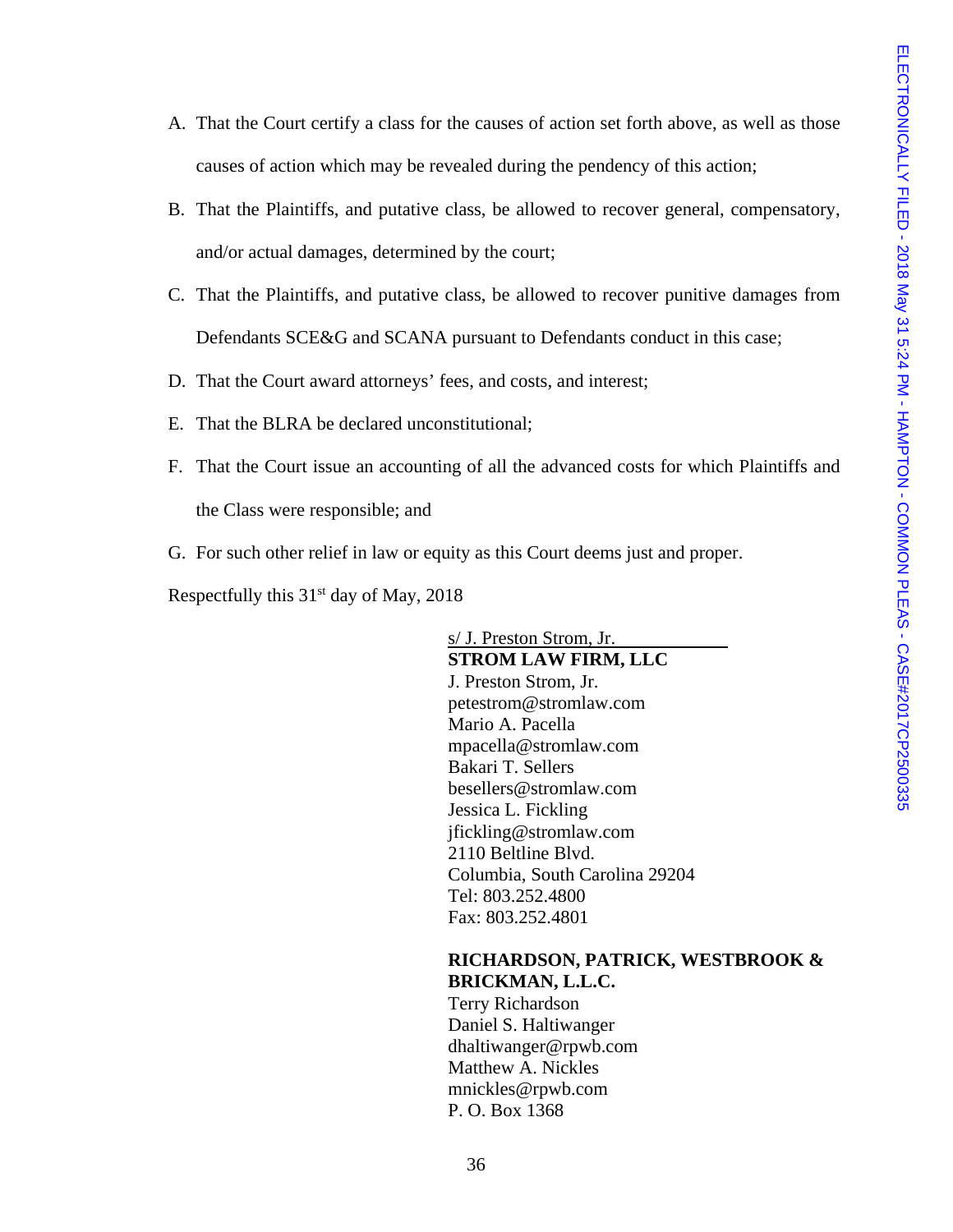1730 Jackson Street Barnwell, SC 29812 Telephone No.: (803) 541-7850 Fax No.: (803) 541-9625

## **LEWIS BABCOCK, LLP**

Keith M. Babcock kmb@lewisbabcock.com Ariail E. King aek@lewisbabcock.com 1513 Hampton Street Post Office Box 11208 Columbia, South Carolina 29211-1208 Tel: 803-771-8000

## **SPEIGHTS AND SOLOMONS**

Dan Speights A.G. Solomons III 100 Oak Street Hampton, S.C. 29924 (803) 943-4444

### **BELL LEGAL GROUP, LLC**

J. Edward Bell, Esq. 219 Ridge Street Georgetown, SC 29440 (843) 546-2408 Phone (843) 546-9604 Fax ebell@edbelllaw.com

Vincent Sheheen, Esq. **SAVAGE, ROYALL AND SHEHEEN, L.L.P.**  1111 Church Street Camden, SC 29020 (803) 432-4391 Phone

Gregory Michael Galvin, Esq. **GALVIN LAW GROUP, LLC** PO Box 887 Bluffton, South Carolina 29910 (843)227-2231 (888) 362-0714 Fax ggalvin@galvinlawgroup.com